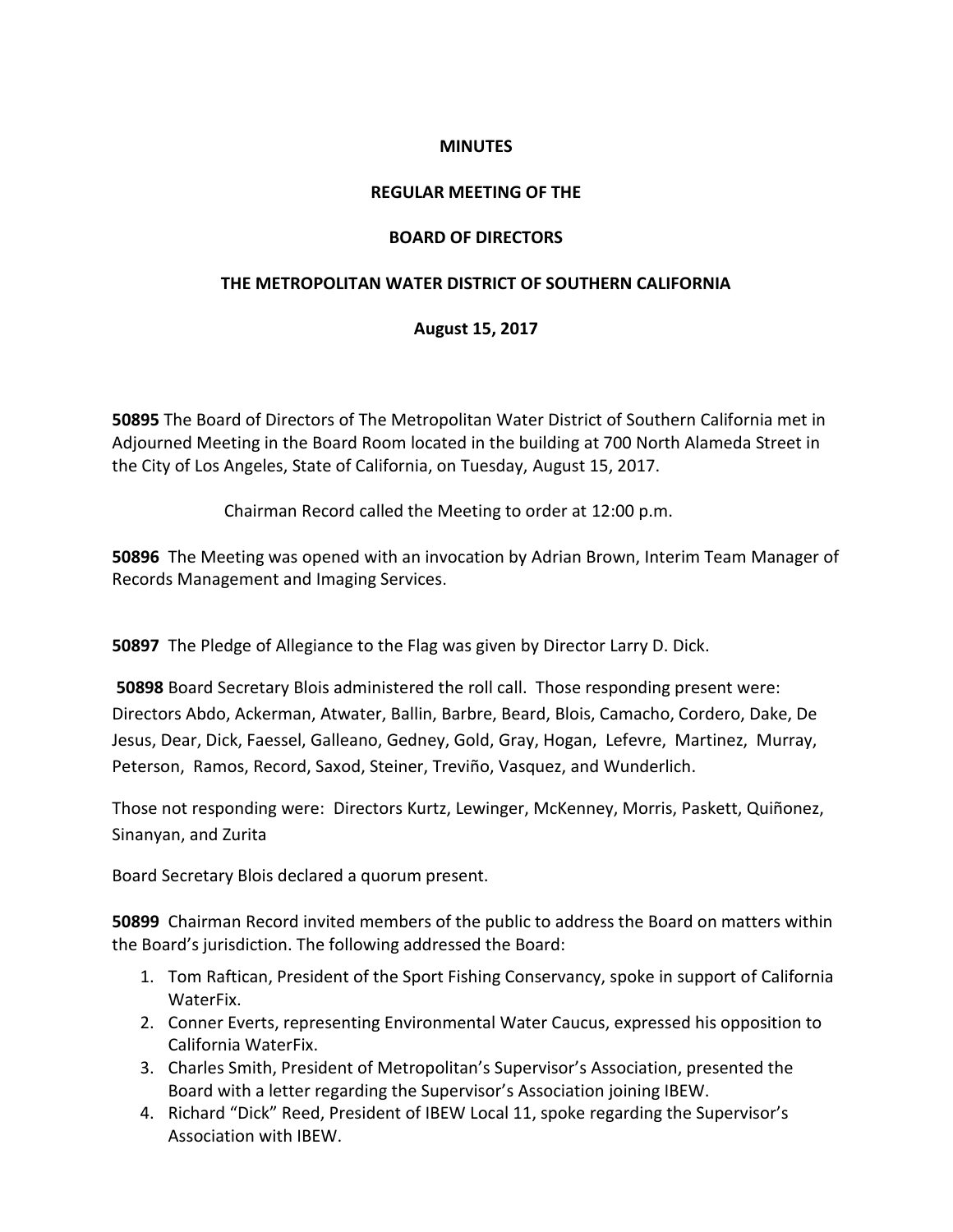5. Sylvia Ballin, Mayor of the City of San Fernando, stated her views regarding a recent Ethics matter.

**50900** Chief Financial Officer Gary Breaux announced that a report on certified assessed valuations for fiscal year 2017/18 and tabulation of assessed valuations, percentage participation, and vote entitlement of member agencies as of August 15, 2017 was distributed.

**50901** The Minutes of the Meeting of July 11, 2017 had been provided to each Director.

Director Saxod moved, seconded by Director Peterson that the Board approve the foregoing Minutes.

Chairman Record called for a vote to approve the Minutes of the Meeting of July 11, 2017.

The following is a record of the vote: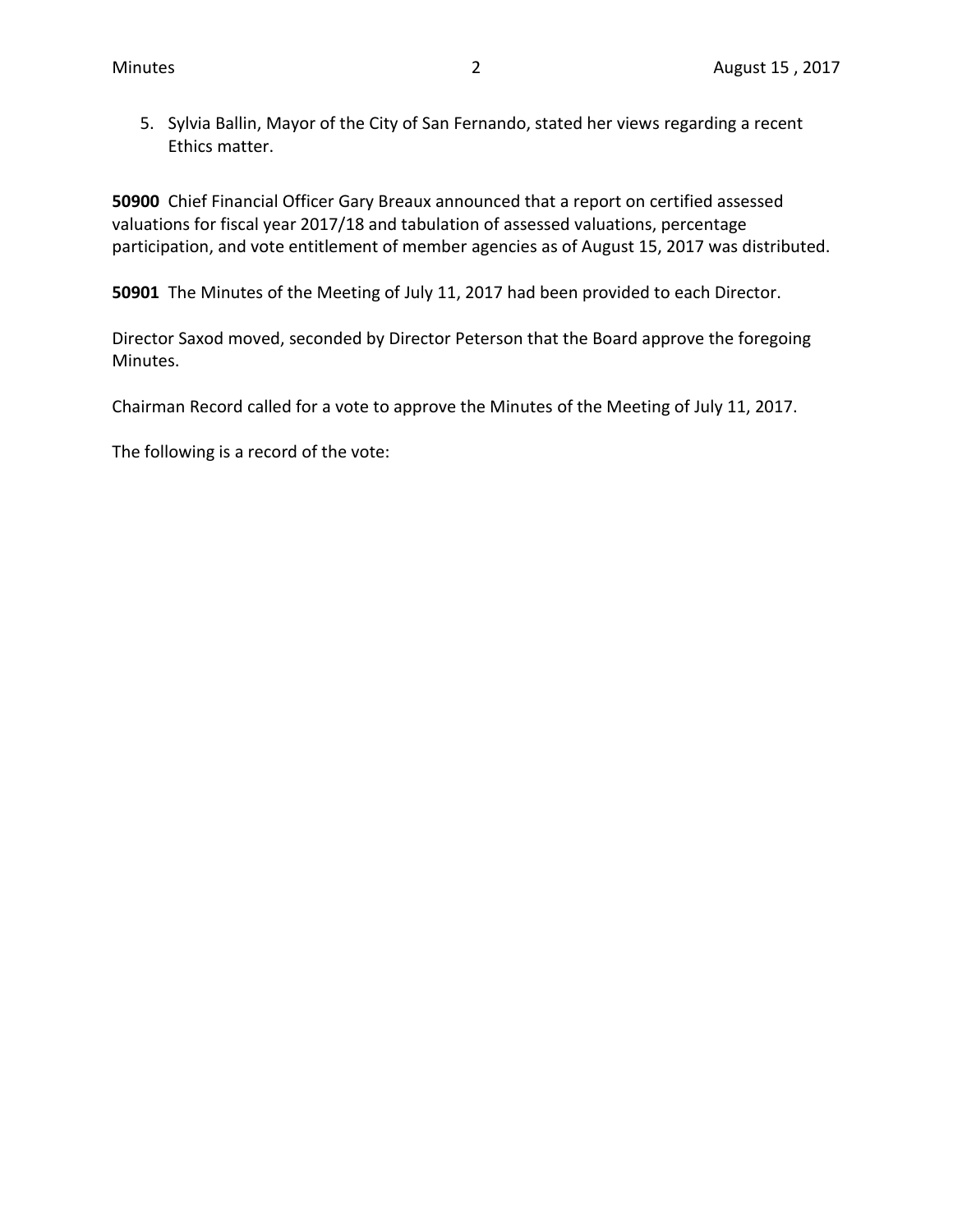| Record of Vote on Item 5A:             |              |                 |             |                |          |             |                |         |         |
|----------------------------------------|--------------|-----------------|-------------|----------------|----------|-------------|----------------|---------|---------|
|                                        | Total        |                 |             |                | Yes      |             | Νo             |         | Abstain |
| <b>Member Agency</b>                   | <b>Votes</b> | <b>Director</b> | Present?    | Yes            | Vote     | No          | Vote           | Abstain | Vote    |
| Anaheim                                |              | 4299 Faessel    | x           | x              | 4299     | $\mathbf 0$ | $\mathbf 0$    | 0       | 0       |
| <b>Beverly Hills</b>                   |              | 3190 Wunderlich | x           | $\pmb{\times}$ | 3190     | 0           | 0              | 0       | 0       |
| <b>Burbank</b>                         |              | 2299 Ramos      | x           | x              | 2299     | 0           | 0              | 0       | 0       |
| Calleguas Municipal Water District     |              | 9845 Blois      | x           | X              | 9845     | 0           | 0              | 0       | 0       |
| Central Basin Municipal Water District |              | 13838 Gedney    | x           | x              | 6919     | 0           | $\mathbf 0$    | 0       | 0       |
|                                        |              | Vasquez         | x           | x              | 6919     | 0           | 0              | 0       | 0       |
|                                        |              |                 | Subtotal:   |                | 13838    |             | 0              |         | 0       |
| Compton                                |              | 423 Zurita      | 0           | $\mathbf 0$    | O        | 0           | $\mathbf 0$    | 0       | 0       |
| Eastern Municipal Water District       |              | 7324 Record     | x           | x              | 7324     | 0           | 0              | 0       | 0       |
| Foothill Municipal Water District      |              | 1757 Atwater    | x           | x              | 1757     | 0           | 0              | 0       | 0       |
| Fullerton                              |              | 1876 Beard      | x           | x              | 1876     | 0           | 0              | 0       | 0       |
| Glendale                               |              | 3003 Sinanyan   | 0           | 0              | 0        | 0           | $\mathbf 0$    | 0       | 0       |
| <b>Inland Empire Utilities Agency</b>  |              | 10353 Camacho   | x           | x              | 10353    | 0           | 0              | 0       | 0       |
| Las Virgenes                           |              | 2417 Peterson   | x           | x              | 2417     | 0           | $\mathbf 0$    | 0       | 0       |
| Long Beach                             |              | 4770 Cordero    | x           | x              | 4770     | 0           | 0              | 0       | 0       |
| Los Angeles                            | 55495 Dake   |                 | x           | x              | 18498.33 | 0           | $\mathbf 0$    | 0       | 0       |
|                                        |              | Gold            | x           | x              | 18498.33 | 0           | 0              | 0       | 0       |
|                                        |              | Murray          | x           | x              | 18498.33 | 0           | 0              | 0       | 0       |
|                                        |              | Paskett         | 0           | 0              | 0        | 0           | 0              | 0       | 0       |
|                                        |              | Quiñonez        | 0           | 0              | 0        | 0           | 0              | 0       | 0       |
|                                        |              |                 | Subtotal:   |                | 55495    |             | 0              |         | 0       |
| Municipal Water Dist. of Orange Count  |              | 46742 Ackerman  | x           | x              | 15580.67 | 0           | $\mathbf 0$    | 0       | 0       |
|                                        |              | <b>Barbre</b>   | x           | x              | 15580.67 | 0           | $\mathbf 0$    | 0       | 0       |
|                                        |              | Dick            | x           | x              | 15580.67 | 0           | $\overline{0}$ | 0       | 0       |
|                                        |              | McKenney        | $\mathbf 0$ | $\mathbf 0$    | 0        | 0           | 0              | 0       | 0       |
|                                        |              |                 | Subtotal:   |                | 46742    |             | 0              |         | 0       |
| Pasadena                               |              | 2874 Kurtz      | 0           | 0              | 0        | 0           | $\mathbf 0$    | 0       | 0       |
| San Diego County Water Authority       |              | 47643 Hogan     | x           | x              | 15881    | 0           | $\mathbf 0$    | 0       | 0       |
|                                        |              | Lewinger        | $\mathbf 0$ | $\mathbf 0$    | 0        | 0           | 0              | 0       | 0       |
|                                        |              | Saxod           | x           | x              | 15881    | 0           | $\mathbf 0$    | 0       | 0       |
|                                        |              | Steiner         | x           | x              | 15881    | 0           | 0              | 0       | 0       |
|                                        |              |                 | Subtotal:   |                | 47643    |             | 0              |         | 0       |
| San Fernando                           |              | 184 Ballin      | x           | x              | 184      | 0           | $\mathbf 0$    | 0       | 0       |
| San Marino                             |              | 621 Morris      | 0           | 0              | 0        | 0           | $\mathbf 0$    | 0       | 0       |
| Santa Ana                              |              | 2503 Martinez   | x           | x              | 2503     | 0           | 0              | 0       | 0       |
| Santa Monica                           | 3422         | Abdo            | x           | x              | 3422     | 0           | 0              | 0       | 0       |
| Three Valleys Municipal Water District |              | 6510 De Jesus   | x           | x              | 6510     | 0           | $\mathbf{O}$   | 0       | 0       |
| Torrance                               |              | 2755 Lefevre    | х           | x              | 2755     | 0           | 0              | 0       | 0       |
| Upper San Gabriel Valley Mun. Wat. Di  |              | 9869 Treviño    | x           | x              | 9869     | 0           | $\mathbf 0$    | 0       | 0       |
| West Basin Municipal Water District    | 18664 Dear   |                 | x           | x              | 9332     | 0           | $\mathbf 0$    | 0       | 0       |
|                                        |              | Gray            | x           | x              | 9332     | 0           | $\mathbf 0$    | 0       | 0       |
|                                        |              |                 | Subtotal:   |                | 18664    |             | 0              |         | 0       |
| Western Municipal Water District       | 9821         | Galleano        | x           | x              | 9821     | 0           | $\mathbf 0$    | 0       | 0       |
| Total                                  | 272497       |                 |             |                | 265576   |             | 0              |         | 0       |
| Absent                                 | 6921         |                 |             |                |          |             |                |         |         |

The motion to approve the Minutes of July 11, 2017, passed by a vote of 265,576 ayes, and 6,921 absent.

**50902** A written report of events attended by Directors at Metropolitan's expense during the month of July was distributed.

No amendments were made.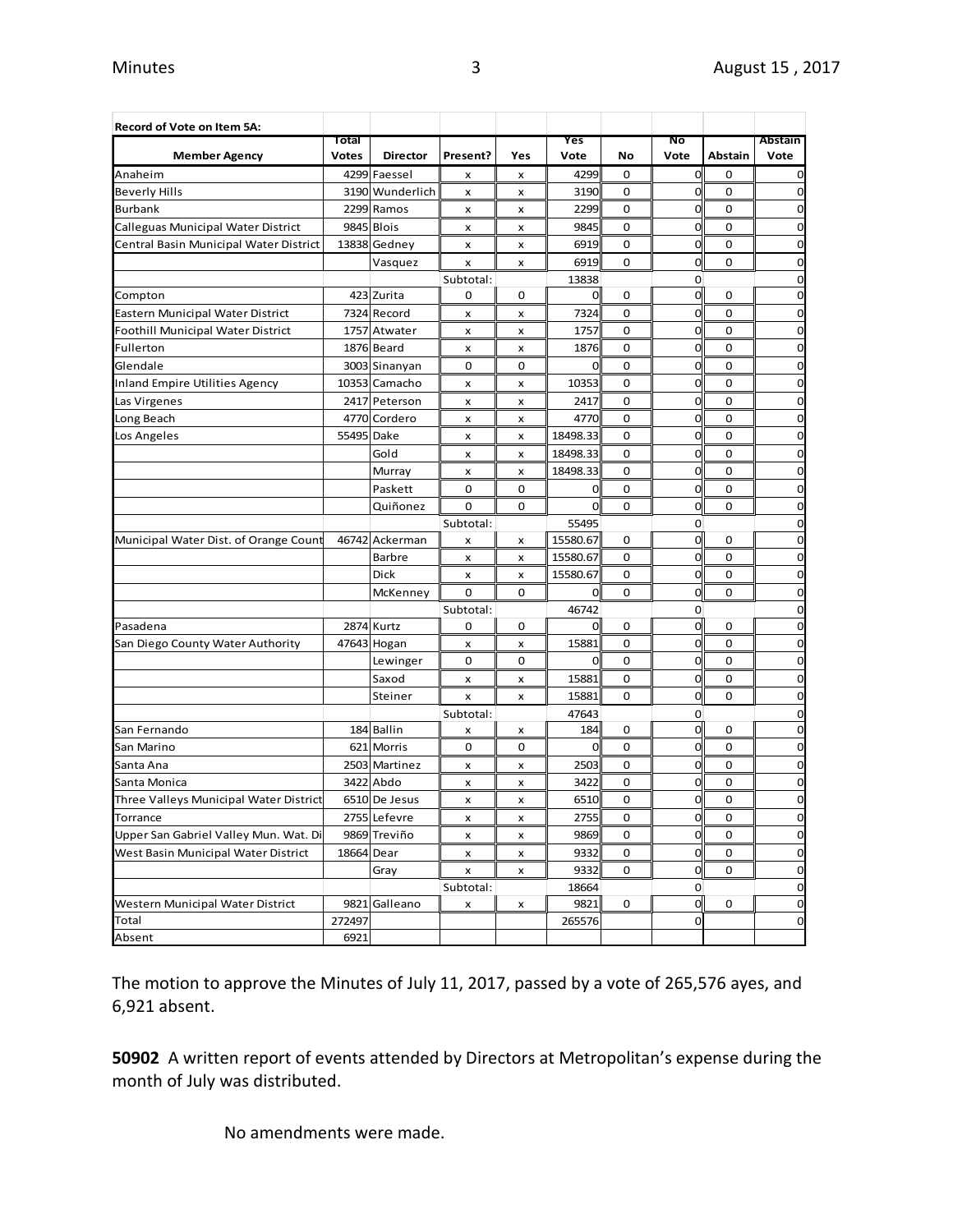**50903** Chairman Record announced there were no changes to the committee assignments at this time.

**50904** Chairman Record referred to his written monthly report, which was distributed to the Board. Additionally, Chair Record announced Palo Verde Irrigation District's board of trustees election is scheduled to take place on September 19, 2017 and that he will be exercising Metropolitan's authority to vote in that election. Chair Record invited directors to provide input on the election. Chair Record also stated that Irwin Jankovic will be e-mailing links to the directors for input on the annual Department Head evaluations, which should be completed within two weeks, and responded to a question regarding the Ethics Office review process.

**50905** Regarding matters relating to Metropolitan's operations and activities, General Manager Kightlinger announced that he and other Metropolitan staff have are available for California WaterFix presentations. The General Manager also mentioned that Dr. Peter Moyle is a valuable resource on California WaterFix fisheries and biology. Lastly, he presented a short video on Metropolitan's innovation.

Additional information on the General Manager's activities may be found in his written monthly report.

**50906** General Counsel Scully reported that Metropolitan has received a Public Records Act request and a notice from Palo Verde Irrigation District regarding the fallowing program.

**50907** General Auditor Riss stated that an external auditing agency had begun the audit, as reported in the Finance and Insurance committee.

**50908** Ethics Officer Ghaly did not have any updates to the July 2017 Ethics Office activity report. She stated that she is available to Board Members to answer any questions relating to the review of the Ethics Office investigation process.

**50909** Chairman Record called for a vote to approve Consent Calendar Items 7-1, through 7-5 (**M.I. 50910 through 50914**).

Director Treviño moved, seconded by Director Dake, that the Board approve the Consent Calendar Items (**M.I. 50910 through 50914**) as follows:

**50910** Adopt the CEQA determination that the proposed action was previously addressed in the 2104 Notice of Exemption and that no further environmental analysis or documentation is required, and appropriate \$1.95 million; and award \$767,201 contract to Environmental Construction, Inc. for installation of valves at the Lakeview Pipeline/Inland Feeder Intertie (Appropriation No. 15488), as set forth in Agenda Item 7-1 board letter.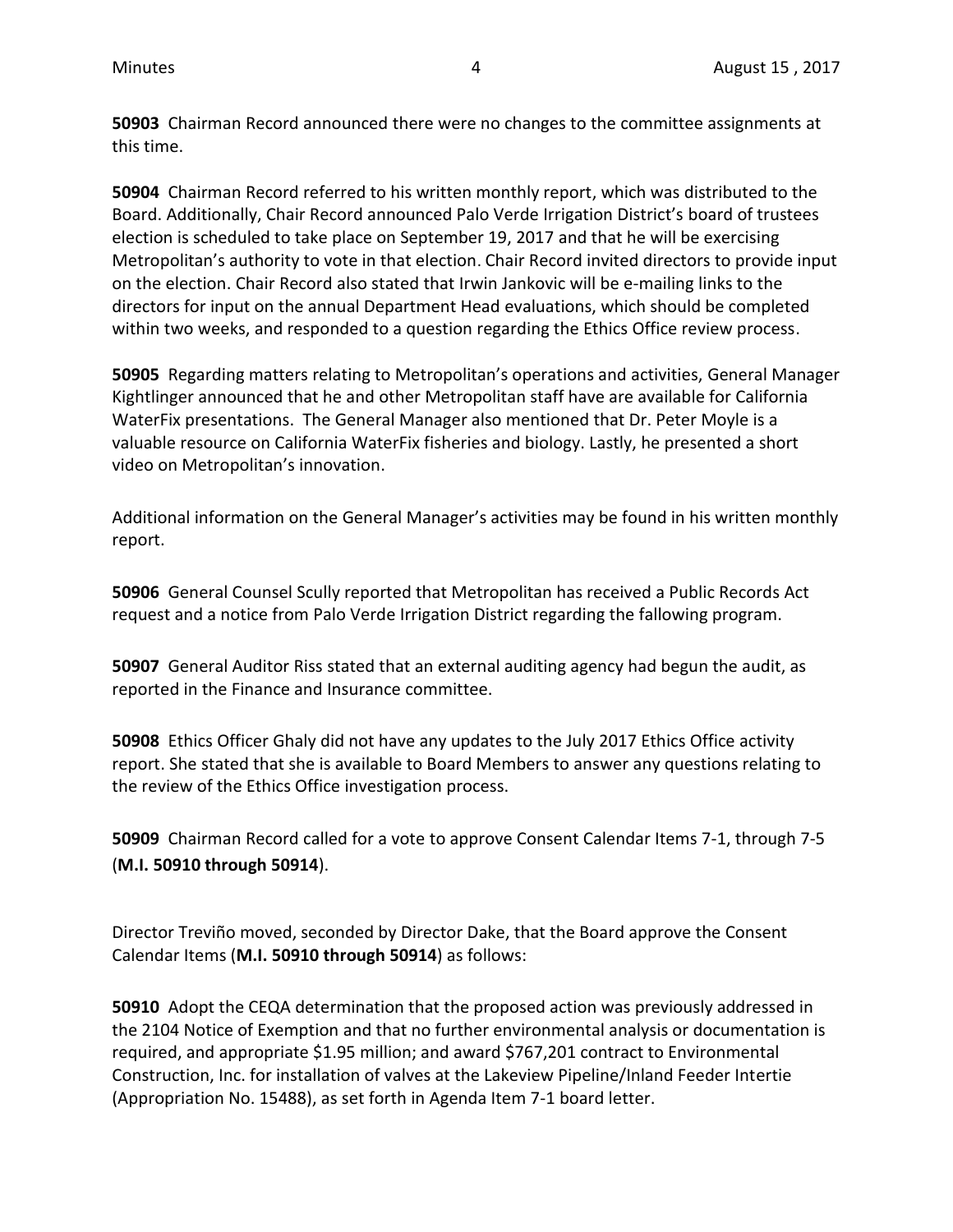**50911** Adopt CEQA determination that the proposed action has been previously addressed in the 2016 Notice of Exemption, and that no further environmental analysis or documentation is required, and award \$280,238 contract to PK Construction for erosion control improvements at Garvey Reservoir (Appropriation No. 15480), as set forth in Agenda Item 7-2 board letter.

**50912** Adopt CEQA determination that the proposed action is statutorily exempt and categorically exempt, and authorize the General Manager to grant a permanent easement to the Southern California Gas Company, as set forth in Agenda Item 7-3 board letter.

**50913** Adopt CEQA determination that the proposed action is not defined as a project and is not subject to CEQA, and authorize Metropolitan to allow the Southern California Edison Company and Blythe Energy, Inc. land use and access rights to their facilities on Metropolitan fee-owned property via license agreements, as set forth in Agenda Item 7-4 board letter.

**50914** Adopt the CEQA determination that the proposed action is not subject to the provisions of CEQA, and authorize amendment of the contract for consulting services with GeoPentech, Inc. for the In Re Tronox Incorporated, et al. matter to increase the maximum amount payable by \$100,000 to a maximum amount of \$300,000, as set forth in Agenda Item 7-5 board letter.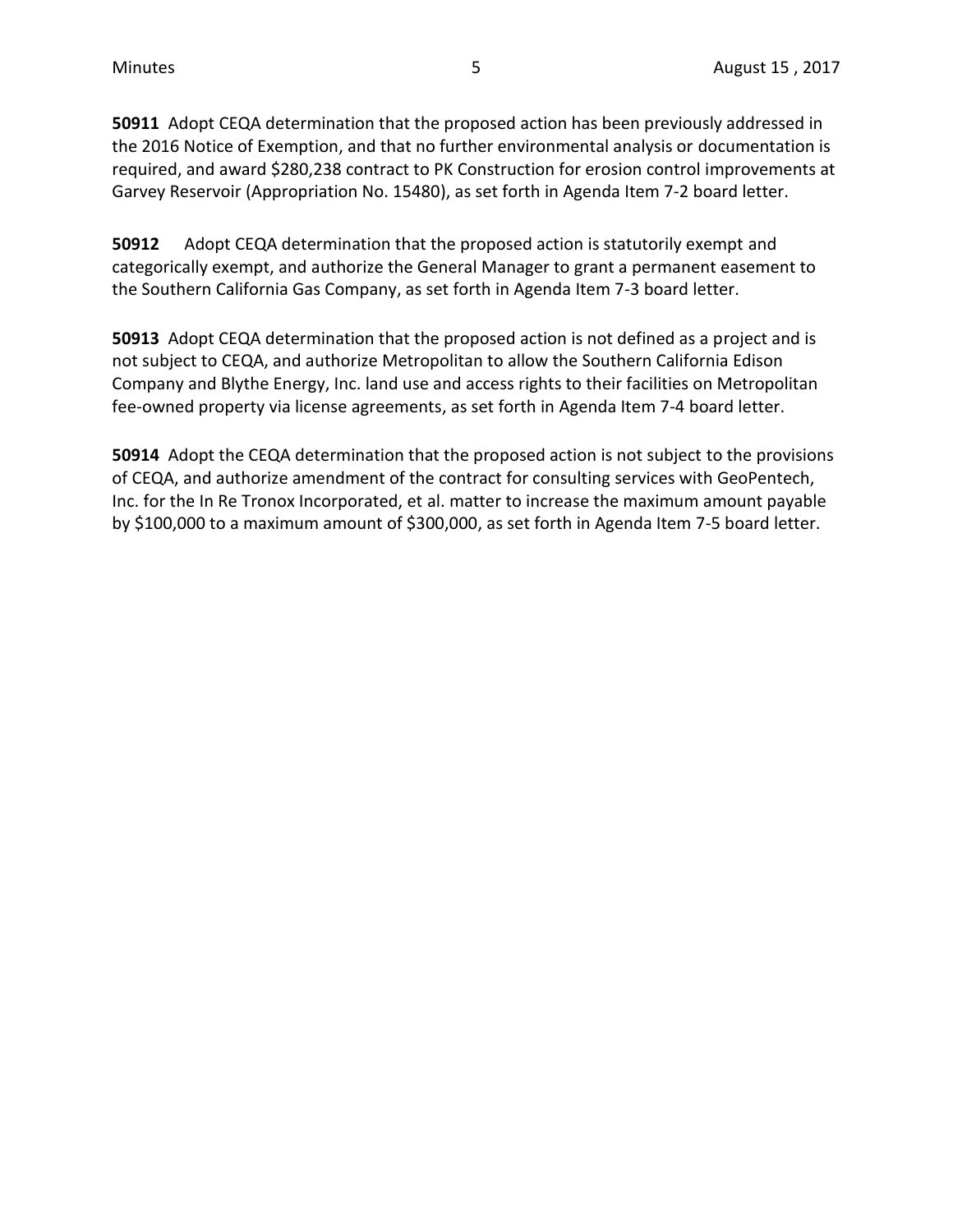The following is a record of the vote:

| Record of Vote on Item 7-1 through 7-5: |              |                 |           |     |          |           |                |             |                |
|-----------------------------------------|--------------|-----------------|-----------|-----|----------|-----------|----------------|-------------|----------------|
|                                         | Total        |                 |           |     | Yes      |           | No             |             | <b>Abstain</b> |
| <b>Member Agency</b>                    | <b>Votes</b> | <b>Director</b> | Present?  | Yes | Vote     | No        | Vote           | Abstain     | Vote           |
| Anaheim                                 |              | 4299 Faessel    | x         | x   | 4299     | 0         | $\overline{0}$ | 0           | 0              |
| Beverly Hills                           |              | 3190 Wunderlich | x         | x   | 3190     | 0         | 0              | 0           | 0              |
| <b>Burbank</b>                          |              | 2299 Ramos      | x         | x   | 2299     | 0         | 0              | 0           | 0              |
| Calleguas Municipal Water District      |              | 9845 Blois      | x         | x   | 9845     | 0         | 0              | 0           | 0              |
| Central Basin Municipal Water District  |              | 13838 Gedney    | x         | x   | 6919     | 0         | 0              | 0           | 0              |
|                                         |              | Vasquez         | x         | x   | 6919     | 0         | 0              | $\mathbf 0$ | 0              |
|                                         |              |                 | Subtotal: |     | 13838    |           | 0              |             | 0              |
| Compton                                 |              | 423 Zurita      | 0         | 0   | 0        | 0         | 0              | 0           | 0              |
| Eastern Municipal Water District        |              | 7324 Record     | x         | x   | 7324     | 0         | 0              | 0           | 0              |
| Foothill Municipal Water District       |              | 1757 Atwater    | x         | x   | 1757     | 0         | 0              | 0           | 0              |
| Fullerton                               |              | 1876 Beard      | x         | x   | 1876     | 0         | 0              | 0           | 0              |
| Glendale                                |              | 3003 Sinanyan   | 0         | 0   | 0        | 0         | 0              | 0           | 0              |
| <b>Inland Empire Utilities Agency</b>   |              | 10353 Camacho   | x         | x   | 10353    | 0         | 0              | 0           | $\overline{0}$ |
| Las Virgenes                            |              | 2417 Peterson   | x         | x   | 2417     | 0         | 0              | $\mathbf 0$ | 0              |
| Long Beach                              |              | 4770 Cordero    | x         | x   | 4770     | 0         | 0              | 0           | 0              |
| Los Angeles                             | 55495 Dake   |                 | x         | x   | 18498.33 | 0         | 0              | $\mathbf 0$ | 0              |
|                                         |              | Gold            | x         | x   | 18498.33 | 0         | 0              | 0           | 0              |
|                                         |              | Murray          | x         | x   | 18498.33 | 0         | 0              | 0           | $\overline{0}$ |
|                                         |              | Paskett         | 0         | 0   | 0        | 0         | 0              | 0           | 0              |
|                                         |              | Quiñonez        | 0         | 0   | $\Omega$ | 0         | 0              | 0           | 0              |
|                                         |              |                 | Subtotal: |     | 55495    |           | 0              |             | 0              |
| Municipal Water Dist. of Orange Count   |              | 46742 Ackerman  | x         | x   | 15580.67 | 0         | $\mathbf 0$    | 0           | $\overline{0}$ |
|                                         |              | <b>Barbre</b>   | x         | x   | 15580.67 | 0         | 0              | $\mathbf 0$ | 0              |
|                                         |              | Dick            | x         | x   | 15580.67 | 0         | 0              | $\mathbf 0$ | 0              |
|                                         |              | McKenney        | 0         | 0   | ŋ        | 0         | 0              | $\mathbf 0$ | 0              |
|                                         |              |                 | Subtotal: |     | 46742    |           | 0              |             | 0              |
| Pasadena                                |              | 2874 Kurtz      | 0         | 0   | 0        | 0         | $\overline{0}$ | 0           | $\mathbf 0$    |
| San Diego County Water Authority        |              | 47643 Hogan     | x         | x   | 15881    | 0         | 0              | 0           | 0              |
|                                         |              | Lewinger        | 0         | 0   | 0        | 0         | 0              | 0           | 0              |
|                                         |              | Saxod           | x         | x   | 15881    | 0         | 0              | $\mathbf 0$ | 0              |
|                                         |              | Steiner         | x         | x   | 15881    | 0         | 0              | $\mathbf 0$ | $\overline{0}$ |
|                                         |              |                 | Subtotal: |     | 47643    |           | 0              |             | 0              |
| San Fernando                            |              | 184 Ballin      | x         | x   | 184      | 0         | 0              | 0           | 0              |
| San Marino                              |              | 621 Morris      | 0         | 0   | 0        | 0         | 0              | 0           | 0              |
| Santa Ana                               |              | 2503 Martinez   | x         | x   | 2503     | $\pmb{0}$ | 0              | 0           |                |
| Santa Monica                            |              | 3422 Abdo       | x         | x   | 3422     | 0         | $\overline{0}$ | 0           | 0              |
| Three Valleys Municipal Water District  |              | 6510 De Jesus   | x         | x   | 6510     | 0         | 0              | 0           | 0              |
| Torrance                                |              | 2755 Lefevre    | x         | x   | 2755     | 0         | 0              | 0           | 0              |
| Upper San Gabriel Valley Mun. Wat. Di   |              | 9869 Treviño    | x         | x   | 9869     | 0         | 0              | 0           | 0              |
| West Basin Municipal Water District     | 18664 Dear   |                 | x         | x   | 9332     | 0         | 0              | 0           | $\mathbf 0$    |
|                                         |              | Gray            | x         | x   | 9332     | 0         | 0              | 0           | 0              |
|                                         |              |                 | Subtotal: |     | 18664    |           | 0              |             | 0              |
| Western Municipal Water District        |              | 9821 Galleano   | x         | x   | 9821     | 0         | $\overline{0}$ | 0           | $\mathbf 0$    |
| Total                                   | 272497       |                 |           |     | 265576   |           | 0              |             | 0              |
| Absent                                  | 6921         |                 |           |     |          |           |                |             |                |

The motion to approve the Consent Calendar Items 7-1 through 7-5 (**M.I. 50910 through 50914**), passed by a vote of 265,576 ayes, and 6,921 absent.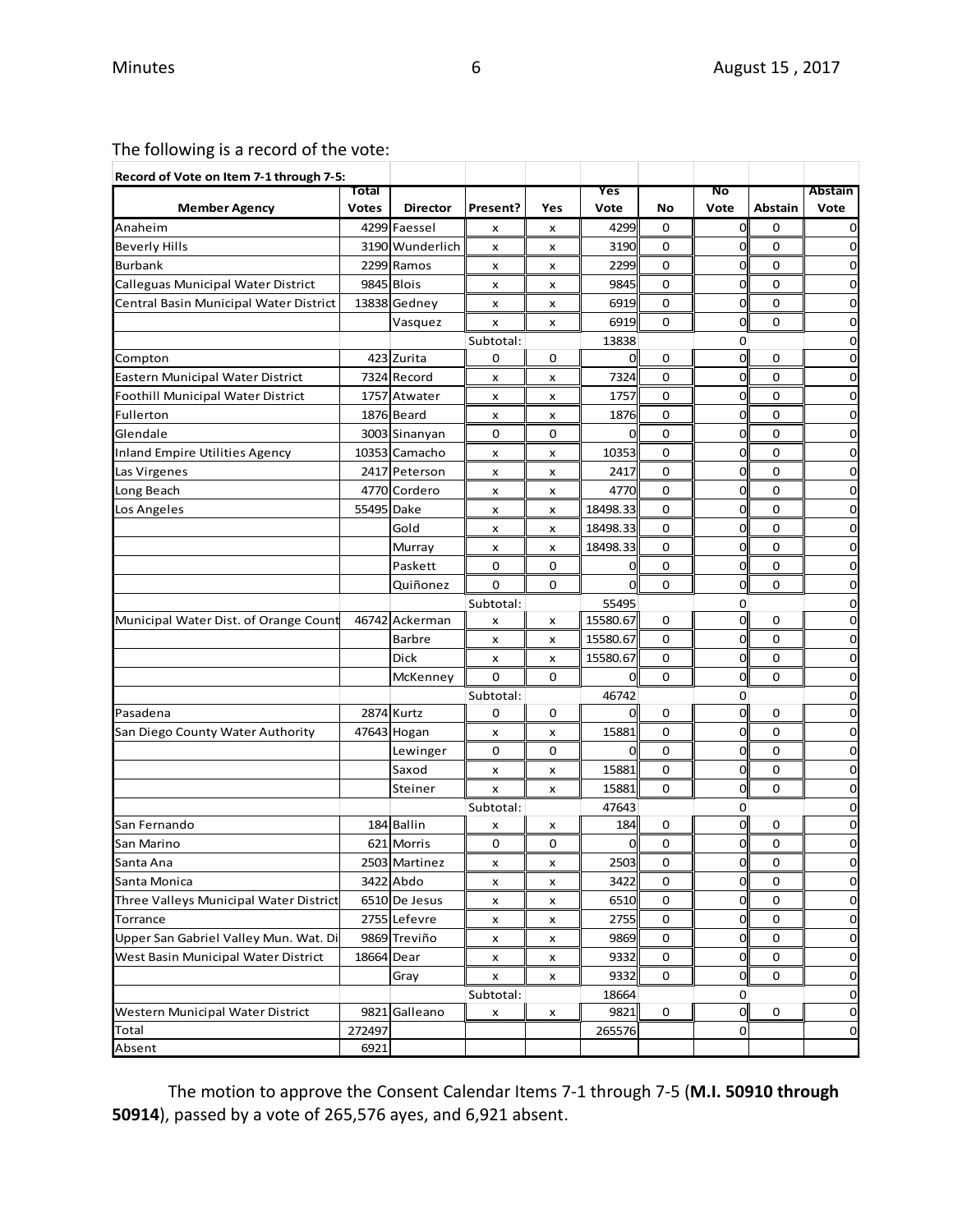**50915** Finance and Insurance Committee Chair Barbre moved, seconded by Director Ramos, that the Board adopt the CEQA determination that the proposed action is not defined as a project and is not subject to CEQA, and

- a. Adopt the Resolution Levying Ad Valorem Property Taxes for the Fiscal Year Commencing July 1, 2017 and ending June 30, 2018 for the Purposes of The Metropolitan Water District of Southern California maintaining the tax rate at .0035% of assessed valuation (exclusive of annexation levies), the same rate levied in FY 2015/16; and
- b. Direct staff to transmit that resolution to the county auditors for the levy and collection of the ad valorem property tax, as set forth in Agenda Item 8-1 board letter.

San Diego County Water Authority submitted a letter on Board Item 8-1, which was received at 5:18 a.m. on Monday, August 14, 2017.

The following is a record of the vote: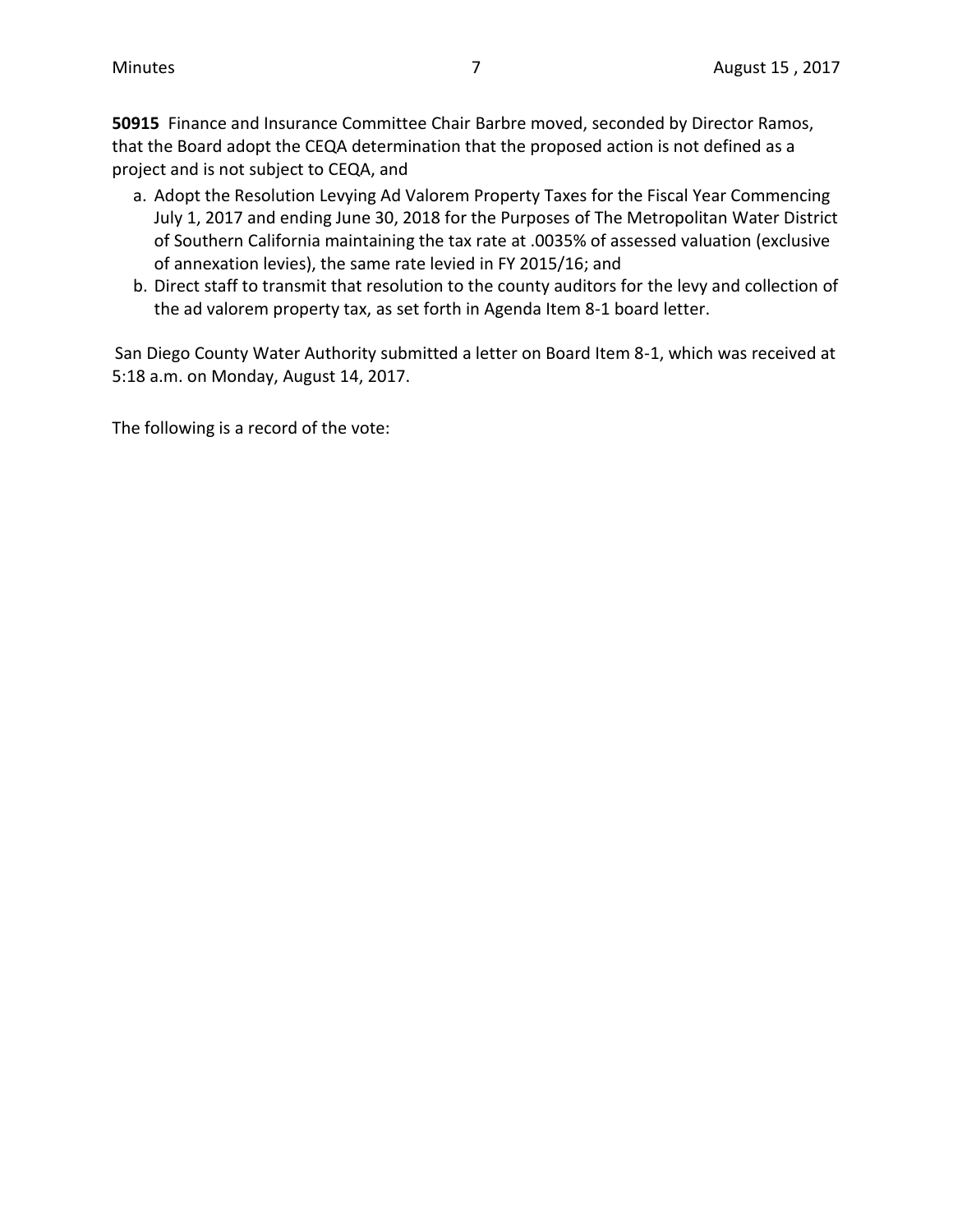| Record of Vote on Item 8-1:            |              |                 |                           |                |             |             |                |             |                |
|----------------------------------------|--------------|-----------------|---------------------------|----------------|-------------|-------------|----------------|-------------|----------------|
|                                        | Total        |                 |                           |                | Yes         |             | No             |             | Abstain        |
| <b>Member Agency</b>                   | <b>Votes</b> | <b>Director</b> | Present?                  | Yes            | Vote        | No          | Vote           | Abstain     | Vote           |
| Anaheim                                |              | 4299 Faessel    | $\boldsymbol{x}$          | x              | 4299        | $\Omega$    | 0              | $\mathbf 0$ | $\mathbf 0$    |
| <b>Beverly Hills</b>                   |              | 3190 Wunderlich | $\boldsymbol{\mathsf{x}}$ | x              | 3190        | $\Omega$    | $\mathbf 0$    | $\Omega$    | 0              |
| <b>Burbank</b>                         |              | 2299 Ramos      | x                         | x              | 2299        | 0           | $\mathbf 0$    | 0           | 0              |
| Calleguas Municipal Water District     | 9845         | <b>Blois</b>    | x                         | x              | 9845        | $\mathbf 0$ | $\mathbf 0$    | $\mathbf 0$ | $\mathbf 0$    |
| Central Basin Municipal Water District |              | 13838 Gedney    | x                         | $\mathsf{x}$   | 6919        | 0           | $\mathbf 0$    | $\mathbf 0$ | $\mathbf 0$    |
|                                        |              | Vasquez         | x                         | x              | 6919        | $\mathbf 0$ | 0              | $\mathbf 0$ | 0              |
|                                        |              |                 | Subtotal:                 |                | 13838       |             | 0              |             | 0              |
| Compton                                |              | 423 Zurita      | 0                         | 0              | 0           | 0           | $\mathbf 0$    | 0           | $\mathbf 0$    |
| Eastern Municipal Water District       |              | 7324 Record     | x                         | $\pmb{\times}$ | 7324        | $\Omega$    | $\mathbf 0$    | $\Omega$    | $\mathbf 0$    |
| Foothill Municipal Water District      | 1757         | Atwater         | $\pmb{\times}$            | x              | 1757        | $\mathbf 0$ | $\mathbf 0$    | $\mathbf 0$ | $\mathbf 0$    |
| Fullerton                              |              | 1876 Beard      | x                         | x              | 1876        | $\mathbf 0$ | $\mathbf 0$    | $\mathbf 0$ | $\mathbf 0$    |
| Glendale                               |              | 3003 Sinanyan   | $\mathbf 0$               | 0              | 0           | $\mathbf 0$ | $\mathbf 0$    | $\mathbf 0$ | $\mathbf 0$    |
| <b>Inland Empire Utilities Agency</b>  |              | 10353 Camacho   | $\mathsf{x}$              | x              | 10353       | $\mathbf 0$ | $\overline{0}$ | $\mathbf 0$ | $\mathbf 0$    |
| Las Virgenes                           |              | 2417 Peterson   | x                         | $\pmb{\times}$ | 2417        | $\mathbf 0$ | $\mathbf 0$    | $\mathbf 0$ | $\mathbf 0$    |
| Long Beach                             |              | 4770 Cordero    | x                         | X              | 4770        | 0           | $\mathbf 0$    | 0           | $\mathbf 0$    |
| Los Angeles                            | 55495        | Dake            | x                         | x              | 18498.33    | $\mathbf 0$ | $\mathbf 0$    | $\mathbf 0$ | $\mathbf 0$    |
|                                        |              | Gold            | x                         | x              | 18498.33    | $\Omega$    | $\mathbf 0$    | $\Omega$    | $\mathbf 0$    |
|                                        |              | Murray          | x                         | x              | 18498.33    | $\mathbf 0$ | 0              | $\mathbf 0$ | $\mathbf 0$    |
|                                        |              | Paskett         | $\mathbf 0$               | 0              | $\mathbf 0$ | 0           | $\mathbf 0$    | 0           | $\mathbf 0$    |
|                                        |              | Quiñonez        | $\mathbf 0$               | 0              | $\mathbf 0$ | $\mathbf 0$ | 0              | $\mathbf 0$ | $\mathbf 0$    |
|                                        |              |                 | Subtotal:                 |                | 55495       |             | 0              |             | $\mathbf 0$    |
| Municipal Water Dist. of Orange Count  |              | 46742 Ackerman  | x                         | x              | 15580.67    | 0           | $\mathbf 0$    | $\mathbf 0$ | $\mathbf 0$    |
|                                        |              | Barbre          | x                         | x              | 15580.67    | 0           | $\mathbf 0$    | 0           | $\mathbf 0$    |
|                                        |              | Dick            | X                         | x              | 15580.67    | $\mathbf 0$ | $\mathbf 0$    | $\mathbf 0$ | $\mathbf 0$    |
|                                        |              | McKenney        | $\Omega$                  | $\Omega$       | 0           | $\Omega$    | 0              | $\Omega$    | $\mathbf 0$    |
|                                        |              |                 | Subtotal:                 |                | 46742       |             | 0              |             | $\mathbf 0$    |
| Pasadena                               |              | 2874 Kurtz      | $\Omega$                  | $\Omega$       | 0           | $\Omega$    | $\mathbf 0$    | $\Omega$    | $\mathbf 0$    |
| San Diego County Water Authority       |              | 47643 Hogan     | X                         | 0              | $\mathbf 0$ | X           | 15881          | 0           | $\mathbf 0$    |
|                                        |              | Lewinger        | $\mathbf 0$               | 0              | $\mathbf 0$ | $\mathbf 0$ | 0              | $\mathbf 0$ | $\mathbf 0$    |
|                                        |              | Saxod           | $\mathsf{x}$              | 0              | $\mathbf 0$ | x           | 15881          | $\mathbf 0$ | $\mathbf 0$    |
|                                        |              | Steiner         | x                         | 0              | $\mathbf 0$ | x           | 15881          | $\mathbf 0$ | $\mathbf 0$    |
|                                        |              |                 | Subtotal:                 |                | 0           |             | 47643          |             | $\mathbf 0$    |
| San Fernando                           |              | 184 Ballin      | x                         | x              | 184         | 0           | 0              | 0           | $\mathbf 0$    |
| San Marino                             |              | 621 Morris      | $\mathbf 0$               | 0              | $\mathbf 0$ | $\mathbf 0$ | $\mathbf 0$    | $\mathbf 0$ | $\mathbf 0$    |
| Santa Ana                              | 2503         | Martinez        | $\pmb{\times}$            | x              | 2503        | $\mathbf 0$ | $\mathbf 0$    | $\mathbf 0$ | $\mathbf 0$    |
| Santa Monica                           | 3422         | Abdo            | x                         | x              | 3422        | $\Omega$    | $\mathbf 0$    | $\mathbf 0$ | $\mathbf 0$    |
| Three Valleys Municipal Water District |              | 6510 De Jesus   | x                         | x              | 6510        | $\mathbf 0$ | $\mathbf 0$    | $\mathbf 0$ | $\mathbf 0$    |
| Torrance                               |              | 2755 Lefevre    | $\boldsymbol{x}$          | x              | 2755        | $\mathbf 0$ | $\overline{0}$ | $\mathbf 0$ | $\mathbf 0$    |
| Upper San Gabriel Valley Mun. Wat. Di  |              | 9869 Treviño    | X                         | x              | 9869        | $\mathbf 0$ | $\mathbf 0$    | $\mathbf 0$ | $\mathbf 0$    |
| West Basin Municipal Water District    | 18664 Dear   |                 | x                         | x              | 9332        | 0           | $\mathbf 0$    | 0           | $\mathbf 0$    |
|                                        |              | Gray            | $\boldsymbol{\mathsf{x}}$ | x              | 9332        | $\Omega$    | 0              | $\mathbf 0$ | $\mathbf 0$    |
|                                        |              |                 | Subtotal:                 |                | 18664       |             | $\mathbf{O}$   |             | $\overline{0}$ |
| Western Municipal Water District       | 9821         | Galleano        | x                         | x              | 9821        | 0           | $\mathbf{0}$   | 0           | $\mathbf 0$    |
| Total                                  | 272497       |                 |                           |                | 217933      |             | 47643          |             | $\Omega$       |
| Absent                                 | 6921         |                 |                           |                |             |             |                |             |                |

The motion to approve Agenda Item 8-1, passed by a vote of 217,933 ayes; 47,643 noes; and 6,921 absent.

**50916** Engineering and Operations Committee Chair Peterson moved, seconded by Director Treviño, that the Board adopt the CEQA determination that the proposed action has been previously addressed in the adopted 2012 MND, MMRP, and subsequent addenda, and that no further environmental analysis or documentation is required, appropriate \$3.3 million; award \$1,296,091 contract to PCL Construction, Inc. to replace an expansion joint on the Upper Feeder at the Santa Ana River Bridge; and authorize agreement with Rincon Consultants, Inc. in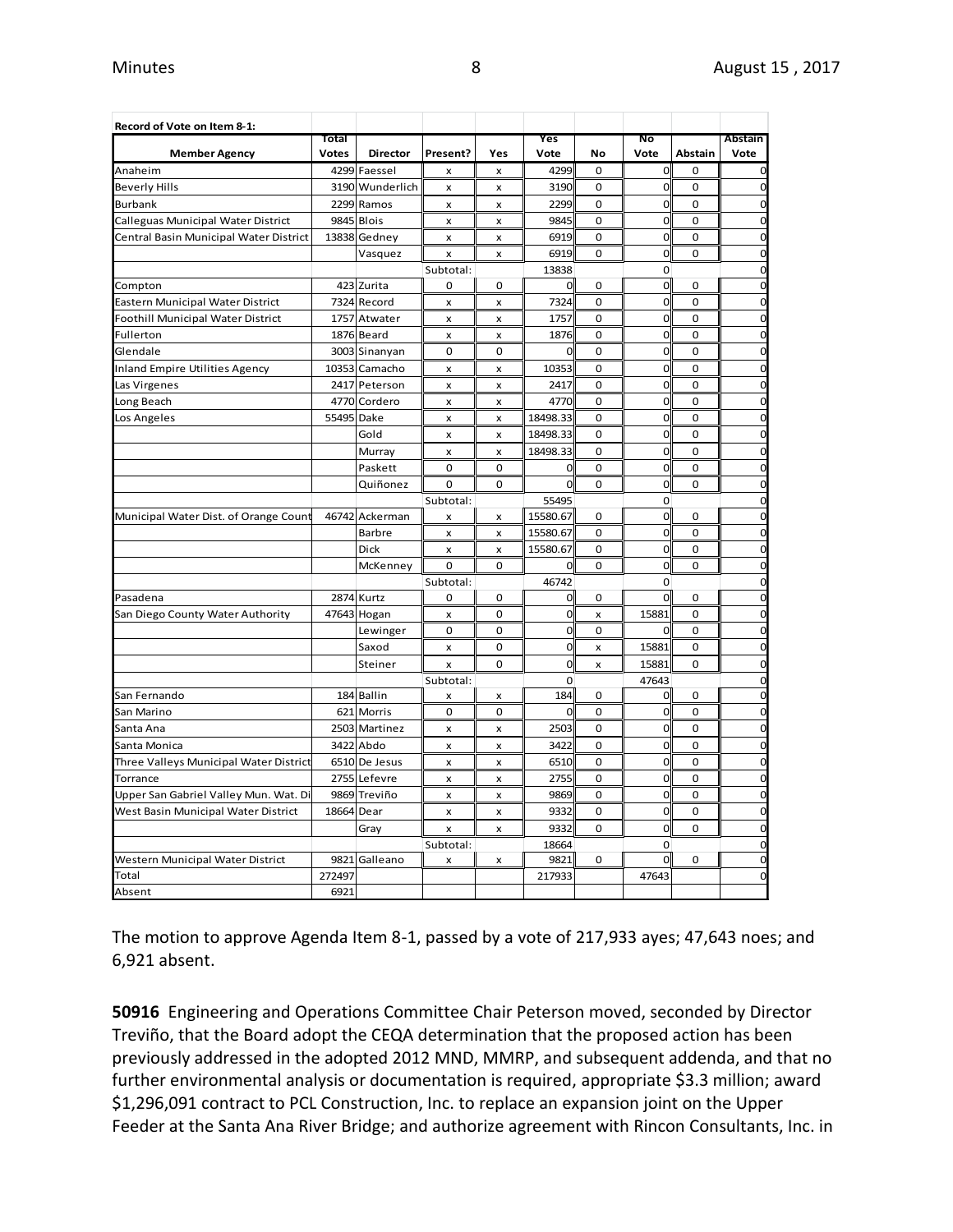an amount not to exceed \$400,000 (Appropriation No. 15441), as set forth in Agenda Item 8-2 board letter.

The following is a record of the vote:

| Record of Vote on Item 8-2:            |              |                 |             |             |                      |             |                  |             |              |
|----------------------------------------|--------------|-----------------|-------------|-------------|----------------------|-------------|------------------|-------------|--------------|
|                                        | Total        |                 |             |             | Yes                  |             | No               |             | Abstain      |
| <b>Member Agency</b>                   | <b>Votes</b> | <b>Director</b> | Present?    | Yes         | Vote                 | No          | Vote             | Abstain     | Vote         |
| Anaheim                                |              | 4299 Faessel    | x           | x           | 4299                 | 0           | 0                | 0           | 0            |
| <b>Beverly Hills</b>                   |              | 3190 Wunderlich | x           | x           | 3190                 | 0           | 0                | 0           | 0            |
| <b>Burbank</b>                         |              | 2299 Ramos      | x           | x           | 2299                 | 0           | 0                | 0           | 0            |
| Calleguas Municipal Water District     |              | 9845 Blois      | x           | x           | 9845                 | 0           | 0                | 0           | 0            |
| Central Basin Municipal Water District |              | 13838 Gedney    | x           | x           | 6919                 | 0           | 0                | $\mathbf 0$ | 0            |
|                                        |              | Vasquez         | x           | x           | 6919                 | 0           | $\overline{0}$   | 0           | 0            |
|                                        |              | 423 Zurita      | Subtotal:   | 0           | 13838<br>$\mathbf 0$ | 0           | 0<br>$\mathbf 0$ | 0           | 0<br>0       |
| Compton                                |              |                 | 0           |             | 7324                 |             |                  | 0           | 0            |
| Eastern Municipal Water District       |              | 7324 Record     | x           | x           |                      | 0           | 0                |             |              |
| Foothill Municipal Water District      |              | 1757 Atwater    | x           | x           | 1757                 | 0           | 0                | 0           | 0            |
| Fullerton                              |              | 1876 Beard      | x           | x           | 1876                 | 0           | 0                | 0           | 0            |
| Glendale                               |              | 3003 Sinanyan   | 0           | 0           | 0                    | 0           | 0                | 0           | 0            |
| Inland Empire Utilities Agency         |              | 10353 Camacho   | x           | x           | 10353                | 0           | 0                | 0           | 0            |
| Las Virgenes                           |              | 2417 Peterson   | x           | x           | 2417                 | 0           | 0                | 0           | 0            |
| Long Beach                             |              | 4770 Cordero    | x           | x           | 4770                 | 0           | 0                | 0           | 0            |
| Los Angeles                            | 55495 Dake   |                 | x           | x           | 18498.33             | 0           | 0                | 0           | 0            |
|                                        |              | Gold            | x           | x           | 18498.33             | 0           | 0                | 0           | 0            |
|                                        |              | Murray          | x           | x           | 18498.33             | 0           | 0                | 0           | 0            |
|                                        |              | Paskett         | 0           | 0           | 0                    | 0           | 0                | 0           | 0            |
|                                        |              | Quiñonez        | $\mathbf 0$ | $\mathbf 0$ | $\overline{0}$       | $\mathbf 0$ | 0                | $\mathbf 0$ | 0            |
|                                        |              |                 | Subtotal:   |             | 55495                |             | 0                |             | 0            |
| Municipal Water Dist. of Orange Count  |              | 46742 Ackerman  | x           | x           | 15580.67             | 0           | 0                | 0           | 0            |
|                                        |              | <b>Barbre</b>   | x           | x           | 15580.67             | 0           | 0                | 0           | 0            |
|                                        |              | Dick            | x           | x           | 15580.67             | 0           | 0                | 0           | 0            |
|                                        |              | McKenney        | 0           | 0           | 0                    | 0           | 0                | 0           | 0            |
|                                        |              |                 | Subtotal:   |             | 46742                |             | 0                |             | 0            |
| Pasadena                               |              | 2874 Kurtz      | 0           | 0           | $\overline{0}$       | 0           | $\mathbf 0$      | 0           | 0            |
| San Diego County Water Authority       |              | 47643 Hogan     | x           | x           | 15881                | 0           | 0                | 0           | 0            |
|                                        |              | Lewinger        | 0           | 0           | 0                    | 0           | 0                | 0           | 0            |
|                                        |              | Saxod           | x           | x           | 15881                | 0           | 0                | 0           | 0            |
|                                        |              | Steiner         | x           | x           | 15881                | 0           | 0                | 0           | 0            |
|                                        |              |                 | Subtotal:   |             | 47643                |             | 0                |             | 0            |
| San Fernando                           |              | 184 Ballin      | x           | x           | 184                  | 0           | $\mathbf 0$      | 0           | 0            |
| San Marino                             |              | 621 Morris      | 0           | 0           | $\mathbf 0$          | 0           | 0                | 0           | 0            |
| Santa Ana                              |              | 2503 Martinez   | x           | x           | 2503                 | 0           | 0                | 0           | 0            |
| Santa Monica                           |              | 3422 Abdo       | x           | x           | 3422                 | 0           | 0                | 0           | 0            |
| Three Valleys Municipal Water District |              | 6510 De Jesus   | x           | x           | 6510                 | 0           | 0                | 0           | 0            |
| Torrance                               |              | 2755 Lefevre    | x           | x           | 2755                 | U           | <sub>0</sub>     | U           | <sub>0</sub> |
| Upper San Gabriel Valley Mun. Wat. Di  |              | 9869 Treviño    | x           | x           | 9869                 | 0           | $\mathbf 0$      | 0           | $\mathbf 0$  |
| West Basin Municipal Water District    | 18664 Dear   |                 | x           | x           | 9332                 | 0           | 0                | 0           | 0            |
|                                        |              | Gray            | x           | x           | 9332                 | 0           | $\mathbf 0$      | 0           | 0            |
|                                        |              |                 | Subtotal:   |             | 18664                |             | 0                |             | 0            |
| Western Municipal Water District       |              | 9821 Galleano   | x           | x           | 9821                 | 0           | $\overline{0}$   | 0           | 0            |
| Total                                  | 272497       |                 |             |             | 265576               |             | 0                |             | $\mathbf 0$  |
| Absent                                 | 6921         |                 |             |             |                      |             |                  |             |              |

The motion to approve Agenda Item 8-2 passed by a vote of 265,576 ayes and 6,921 absent.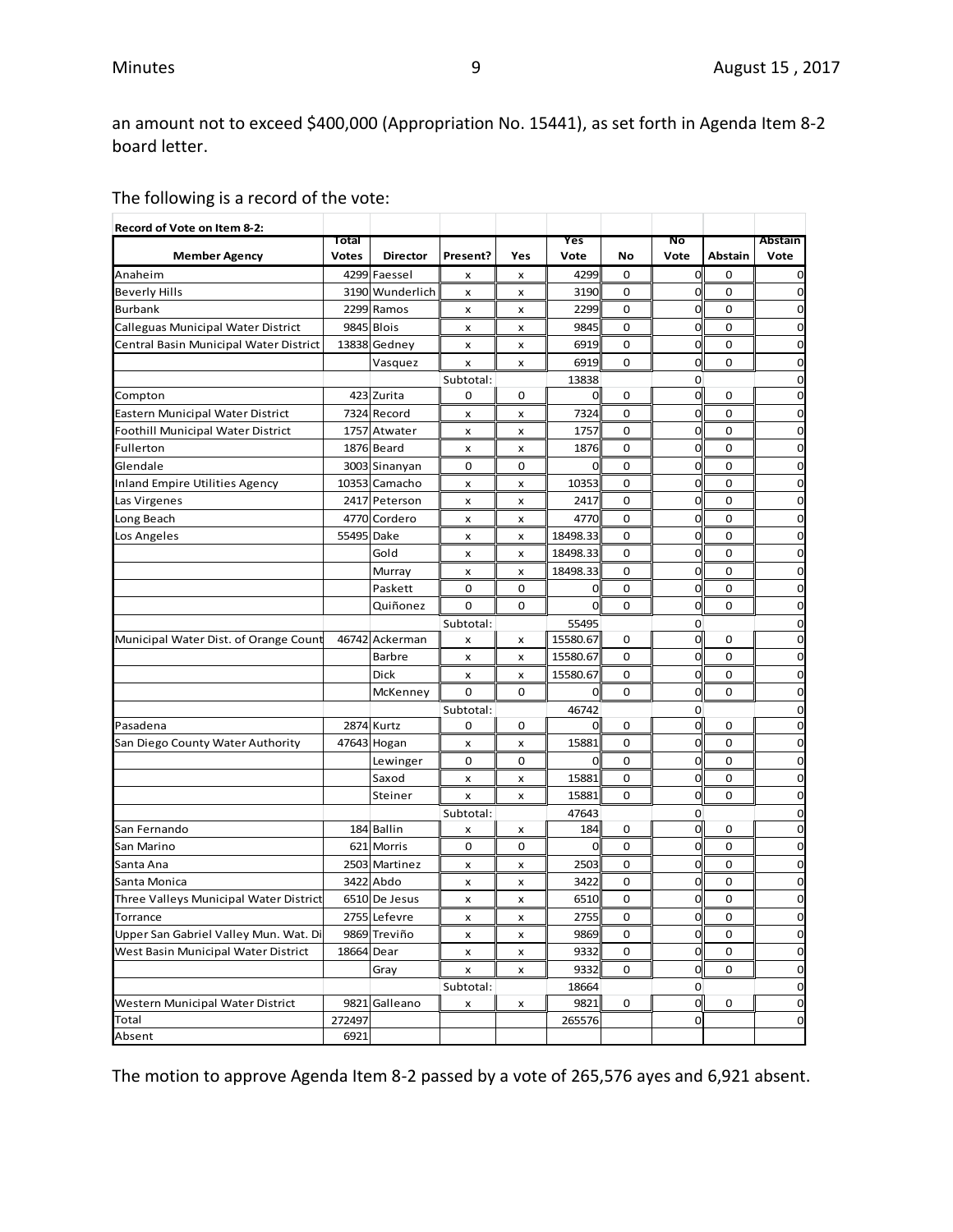**50917** Engineering and Operations Committee Chair Peterson moved, seconded by Director Beard, that the Board Adopt the CEQA determination that the proposed action is categorically exempt, and appropriate \$4.9 million; and authorize: (1) final design of the initial stage of building improvements for Metropolitan's Headquarters Building; and (2) increase of \$2.3 million to an agreement with ABSG Consulting, Inc., for a new not-to-exceed total of \$7.6 million (Appropriation No. 15473), as set forth in Agenda Item 8-3 board letter.

| Record of Vote on Item 8-3:              |                       |                                 |                           |                           |                |                   |                |                        |                 |
|------------------------------------------|-----------------------|---------------------------------|---------------------------|---------------------------|----------------|-------------------|----------------|------------------------|-----------------|
|                                          | Total<br><b>Votes</b> |                                 |                           |                           | Yes<br>Vote    |                   | No             |                        | Abstain<br>Vote |
| <b>Member Agency</b><br>Anaheim          |                       | <b>Director</b><br>4299 Faessel | Present?                  | Yes                       | 4299           | No<br>$\mathbf 0$ | Vote<br>0      | Abstain<br>$\mathbf 0$ | $\mathbf 0$     |
| <b>Beverly Hills</b>                     |                       | 3190 Wunderlich                 | x<br>X                    | x<br>x                    | 3190           | $\mathbf 0$       | $\mathbf 0$    | $\Omega$               | $\mathbf 0$     |
| <b>Burbank</b>                           |                       | 2299 Ramos                      | $\pmb{\times}$            | x                         | 2299           | $\Omega$          | $\mathbf 0$    | $\Omega$               | $\mathbf 0$     |
| Calleguas Municipal Water District       |                       | 9845 Blois                      | x                         | x                         | 9845           | 0                 | 0              | $\Omega$               | $\mathbf 0$     |
| Central Basin Municipal Water District   |                       | 13838 Gedney                    | x                         | $\mathsf{x}$              | 6919           | $\mathbf 0$       | O              | $\mathbf 0$            | $\mathbf 0$     |
|                                          |                       | Vasquez                         | $\pmb{\times}$            | x                         | 6919           | 0                 | $\overline{0}$ | 0                      | $\mathbf 0$     |
|                                          |                       |                                 | Subtotal:                 |                           | 13838          |                   | 0              |                        | $\mathbf 0$     |
| Compton                                  |                       | 423 Zurita                      | 0                         | 0                         | 0              | 0                 | $\mathbf 0$    | 0                      | $\mathbf 0$     |
| Eastern Municipal Water District         |                       | 7324 Record                     | $\pmb{\times}$            | $\pmb{\times}$            | 7324           | $\mathbf 0$       | $\mathbf 0$    | $\mathbf 0$            | $\mathbf 0$     |
| <b>Foothill Municipal Water District</b> |                       | 1757 Atwater                    | x                         | x                         | 1757           | 0                 | $\mathbf 0$    | 0                      | $\mathbf 0$     |
| Fullerton                                |                       | 1876 Beard                      | $\pmb{\times}$            | x                         | 1876           | 0                 | $\mathbf 0$    | $\mathbf 0$            | $\overline{O}$  |
| Glendale                                 |                       | 3003 Sinanyan                   | 0                         | 0                         | $\overline{0}$ | 0                 | 0              | $\mathbf 0$            | $\mathbf 0$     |
|                                          |                       |                                 |                           |                           | 10353          | 0                 | 0              | $\mathbf 0$            | $\mathbf 0$     |
| <b>Inland Empire Utilities Agency</b>    |                       | 10353 Camacho                   | x                         | x                         |                |                   |                |                        |                 |
| Las Virgenes                             |                       | 2417 Peterson                   | $\pmb{\times}$            | $\pmb{\times}$            | 2417           | $\mathbf 0$       | 0              | $\mathbf 0$            | $\overline{0}$  |
| Long Beach                               |                       | 4770 Cordero                    | $\mathsf{x}$              | x                         | 4770           | $\Omega$          | O              | $\Omega$               | $\mathbf 0$     |
| Los Angeles                              | 55495 Dake            |                                 | x                         | x                         | 18498.33       | 0                 | 0              | $\mathbf 0$            | $\mathbf 0$     |
|                                          |                       | Gold                            | $\mathsf{x}$              | x                         | 18498.33       | $\mathbf 0$       | O              | $\mathbf 0$            | $\overline{0}$  |
|                                          |                       | Murray                          | $\mathbf{x}$              | x                         | 18498.33       | $\Omega$          | $\overline{0}$ | $\Omega$               | $\overline{0}$  |
|                                          |                       | Paskett                         | 0                         | 0                         | 0              | 0                 | 0              | $\mathbf 0$            | $\mathbf 0$     |
|                                          |                       | Quiñonez                        | 0                         | 0                         | $\Omega$       | 0                 | 0              | 0                      | $\mathbf 0$     |
|                                          |                       |                                 | Subtotal:                 |                           | 55495          |                   | 0              |                        | $\mathbf 0$     |
| Municipal Water Dist. of Orange Count    |                       | 46742 Ackerman                  | X                         | x                         | 15580.67       | 0                 | $\mathbf 0$    | 0                      | $\mathbf 0$     |
|                                          |                       | <b>Barbre</b>                   | x                         | x                         | 15580.67       | $\Omega$          | $\overline{0}$ | $\Omega$               | $\mathbf 0$     |
|                                          |                       | Dick                            | x                         | x                         | 15580.67       | 0                 | $\mathbf 0$    | 0                      | $\mathbf 0$     |
|                                          |                       | McKenney                        | 0                         | 0                         | 0              | 0                 | $\mathbf 0$    | $\mathbf 0$            | $\mathbf 0$     |
|                                          |                       |                                 | Subtotal:                 |                           | 46742          |                   | $\overline{0}$ |                        | $\mathbf 0$     |
| Pasadena                                 |                       | 2874 Kurtz                      | 0                         | 0                         | $\overline{0}$ | 0                 | $\mathbf 0$    | 0                      | $\overline{0}$  |
| San Diego County Water Authority         |                       | 47643 Hogan                     | $\boldsymbol{\mathsf{x}}$ | x                         | 15881          | $\Omega$          | O              | $\Omega$               | $\overline{0}$  |
|                                          |                       | Lewinger                        | 0                         | 0                         | 0              | 0                 | 0              | 0                      | $\mathbf 0$     |
|                                          |                       | Saxod                           | x                         | $\pmb{\times}$            | 15881          | 0                 | $\mathbf 0$    | 0                      | $\mathbf 0$     |
|                                          |                       | Steiner                         | $\pmb{\times}$            | x                         | 15881          | 0                 | O              | 0                      | $\mathbf 0$     |
|                                          |                       |                                 | Subtotal:                 |                           | 47643          |                   | 0              |                        | $\mathbf 0$     |
| San Fernando                             |                       | 184 Ballin                      | $\mathbf x$               | x                         | 184            | $\Omega$          | $\mathbf 0$    | $\Omega$               | $\mathbf 0$     |
| San Marino                               |                       | 621 Morris                      | 0                         | 0                         | $\mathbf 0$    | 0                 | $\mathbf 0$    | 0                      | $\mathbf 0$     |
| Santa Ana                                |                       | 2503 Martinez                   | x                         | x                         | 2503           | 0                 | $\mathbf 0$    | 0                      | $\mathbf 0$     |
| Santa Monica                             | 3422                  | Abdo                            | x                         | x                         | 3422           | $\mathbf 0$       | $\overline{0}$ | $\mathbf 0$            | $\overline{0}$  |
| Three Valleys Municipal Water District   |                       | 6510 De Jesus                   | x                         | x                         | 6510           | 0                 | $\mathbf 0$    | 0                      | $\mathbf 0$     |
| Torrance                                 |                       | 2755 Lefevre                    | $\pmb{\times}$            | x                         | 2755           | 0                 | 0              | 0                      | $\mathbf 0$     |
| Upper San Gabriel Valley Mun. Wat. Di    |                       | 9869 Treviño                    | $\pmb{\times}$            | $\pmb{\times}$            | 9869           | $\mathbf 0$       | $\mathbf 0$    | $\mathbf 0$            | $\overline{0}$  |
| West Basin Municipal Water District      | 18664 Dear            |                                 | $\pmb{\times}$            | x                         | 9332           | 0                 | 0              | 0                      | $\mathbf 0$     |
|                                          |                       | Gray                            | $\boldsymbol{\mathsf{x}}$ | $\boldsymbol{\mathsf{x}}$ | 9332           | 0                 | $\mathbf 0$    | $\mathbf 0$            | $\mathbf 0$     |
|                                          |                       |                                 | Subtotal:                 |                           | 18664          |                   | 0              |                        | $\overline{0}$  |
| Western Municipal Water District         |                       | 9821 Galleano                   | x                         | x                         | 9821           | 0                 | $\mathbf 0$    | 0                      | $\mathbf 0$     |
| Total                                    | 272497                |                                 |                           |                           | 265576         |                   | O              |                        | $\overline{0}$  |
| Absent                                   | 6921                  |                                 |                           |                           |                |                   |                |                        |                 |

The following is a record of the vote:

The motion to approve Agenda Item 8-3 passed by a vote of 265,576 ayes and 6,921 absent.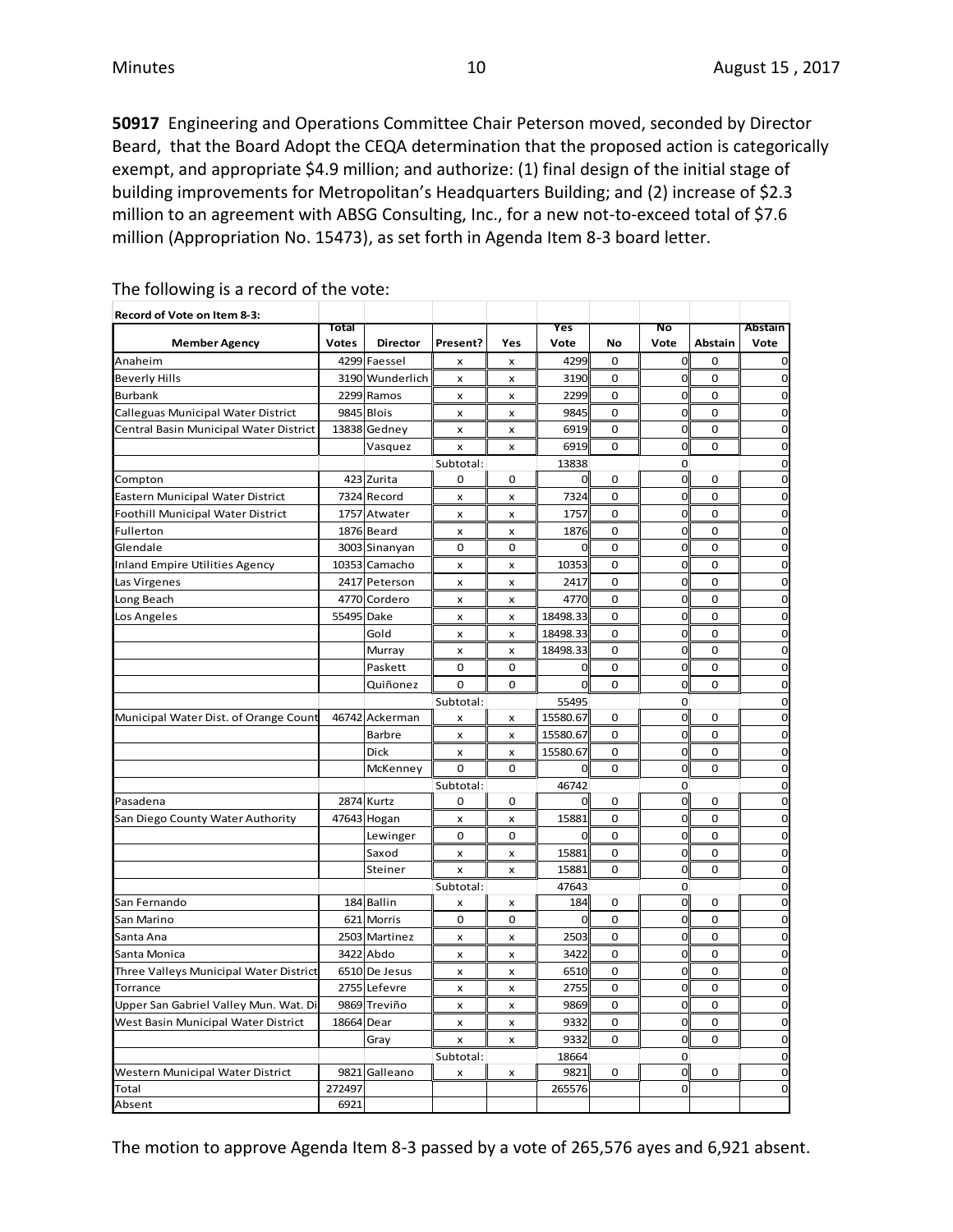**50918** Engineering and Operations Committee Chair Peterson moved, seconded by Director Treviño, that the Board adopt the CEQA determination that the proposed action was previously addressed in the 2010 categorical exemptions and that no further environmental analysis or documentation is required, and appropriate \$5.6 million; and award \$3,097,927 contract to Stronghold Engineering, Inc. for electrical upgrades at the Mills plant; and authorize increase of \$374,000 to an agreement with Lee & Ro, Inc., for a new not-to-exceed total of \$1,097,000, for technical support (Appropriation No. 15452), as set forth in Agenda Item 8-4 board letter.

| Record of Vote on Item 8-4:            |                       |                                 |                           |                     |                      |             |                   |             |                               |
|----------------------------------------|-----------------------|---------------------------------|---------------------------|---------------------|----------------------|-------------|-------------------|-------------|-------------------------------|
|                                        | Total<br><b>Votes</b> | <b>Director</b>                 | Present?                  | Yes                 | Yes<br>Vote          | No          | Νo<br>Vote        | Abstain     | Abstain<br>Vote               |
| <b>Member Agency</b><br>Anaheim        |                       | 4299 Faessel                    | $\boldsymbol{\mathsf{x}}$ | $\pmb{\times}$      | 4299                 | $\mathbf 0$ | $\mathbf 0$       | $\mathbf 0$ | $\overline{0}$                |
| <b>Beverly Hills</b>                   |                       | 3190 Wunderlich                 |                           |                     | 3190                 | 0           | 0                 | 0           | $\mathbf 0$                   |
| <b>Burbank</b>                         |                       | 2299 Ramos                      | x<br>X                    | x<br>x              | 2299                 | $\mathbf 0$ | $\mathbf 0$       | $\mathbf 0$ | $\mathbf 0$                   |
| Calleguas Municipal Water District     |                       | 9845 Blois                      | $\pmb{\times}$            | x                   | 9845                 | 0           | $\mathbf 0$       | $\mathbf 0$ | $\mathbf 0$                   |
| Central Basin Municipal Water District |                       | 13838 Gedney                    | x                         | x                   | 6919                 | $\Omega$    | $\overline{0}$    | $\Omega$    | $\mathbf 0$                   |
|                                        |                       | Vasquez                         |                           | x                   | 6919                 | 0           | 0                 | 0           | $\mathbf 0$                   |
|                                        |                       |                                 | x<br>Subtotal:            |                     | 13838                |             | $\mathbf 0$       |             | $\mathbf 0$                   |
| Compton                                |                       | 423 Zurita                      | 0                         | $\mathbf 0$         | $\overline{0}$       | 0           | $\mathbf 0$       | 0           | $\mathbf 0$                   |
| Eastern Municipal Water District       |                       | 7324 Record                     | $\pmb{\times}$            | x                   | 7324                 | 0           | $\mathbf 0$       | $\mathbf 0$ | $\mathbf 0$                   |
| Foothill Municipal Water District      |                       | 1757 Atwater                    | x                         | x                   | 1757                 | $\Omega$    | $\mathbf 0$       | $\Omega$    | $\mathbf 0$                   |
| Fullerton                              |                       | 1876 Beard                      |                           | x                   | 1876                 | 0           | $\mathbf 0$       | 0           | $\mathbf 0$                   |
| Glendale                               |                       | 3003 Sinanyan                   | x<br>$\mathbf 0$          | 0                   | 0                    | $\mathbf 0$ | $\mathbf 0$       | $\mathbf 0$ | $\mathbf 0$                   |
| <b>Inland Empire Utilities Agency</b>  |                       | 10353 Camacho                   | $\pmb{\times}$            | x                   | 10353                | 0           | $\mathbf 0$       | $\mathbf 0$ | $\mathbf 0$                   |
|                                        |                       | 2417 Peterson                   |                           |                     | 2417                 | 0           | $\mathbf 0$       | 0           | $\mathbf 0$                   |
| Las Virgenes<br>Long Beach             |                       | 4770 Cordero                    | x<br>$\pmb{\times}$       | x<br>$\pmb{\times}$ | 4770                 | 0           | $\mathbf 0$       | $\mathbf 0$ | $\mathbf 0$                   |
|                                        |                       |                                 | $\mathsf{x}$              | x                   | 18498.33             | $\mathbf 0$ | $\mathbf 0$       | $\mathbf 0$ | $\mathbf 0$                   |
| Los Angeles                            | 55495 Dake            | Gold                            |                           |                     | 18498.33             | 0           | $\mathbf 0$       | 0           | $\overline{0}$                |
|                                        |                       |                                 | x                         | x                   | 18498.33             |             | $\mathbf 0$       | $\pmb{0}$   | $\mathbf 0$                   |
|                                        |                       | Murray                          | $\pmb{\times}$            | $\pmb{\times}$      |                      | 0           | $\mathbf 0$       |             | $\mathbf 0$                   |
|                                        |                       | Paskett                         | 0                         | $\mathbf 0$         | 0                    | 0           |                   | $\mathbf 0$ |                               |
|                                        |                       | Quiñonez                        | $\Omega$                  | $\Omega$            | $\mathbf 0$          | $\Omega$    | $\mathbf 0$       | $\Omega$    | $\mathbf 0$                   |
|                                        |                       |                                 | Subtotal:                 |                     | 55495<br>15580.67    | $\Omega$    | 0<br>$\mathbf{o}$ | $\Omega$    | $\mathbf 0$<br>$\overline{0}$ |
| Municipal Water Dist. of Orange Count  |                       | 46742 Ackerman<br><b>Barbre</b> | x                         | x                   |                      | 0           | $\mathbf 0$       | 0           | $\mathbf 0$                   |
|                                        |                       | Dick                            | X                         | x<br>$\mathsf{x}$   | 15580.67<br>15580.67 | 0           | $\mathbf 0$       | $\mathbf 0$ | $\mathbf 0$                   |
|                                        |                       |                                 | X<br>0                    | 0                   | $\mathbf 0$          | 0           | $\mathbf 0$       | $\mathbf 0$ | $\mathbf 0$                   |
|                                        |                       | McKenney                        | Subtotal:                 |                     | 46742                |             | $\mathbf{O}$      |             | $\overline{0}$                |
| Pasadena                               |                       | 2874 Kurtz                      | 0                         | 0                   | 0                    | 0           | $\mathbf 0$       | 0           | $\mathbf 0$                   |
| San Diego County Water Authority       |                       | 47643 Hogan                     | x                         | x                   | 15881                | 0           | $\mathbf 0$       | 0           | $\overline{0}$                |
|                                        |                       | Lewinger                        | 0                         | $\mathbf 0$         | 0                    | 0           | $\mathbf 0$       | 0           | $\mathbf 0$                   |
|                                        |                       | Saxod                           | $\pmb{\times}$            | x                   | 15881                | 0           | $\mathbf 0$       | $\mathbf 0$ | $\mathbf 0$                   |
|                                        |                       | Steiner                         | X                         | $\pmb{\times}$      | 15881                | $\Omega$    | $\mathbf 0$       | $\Omega$    | $\mathbf 0$                   |
|                                        |                       |                                 | Subtotal:                 |                     | 47643                |             | 0                 |             | $\mathbf 0$                   |
| San Fernando                           |                       | 184 Ballin                      | x                         | x                   | 184                  | 0           | $\mathbf 0$       | 0           | $\mathbf 0$                   |
| San Marino                             |                       | 621 Morris                      | 0                         | 0                   | 0                    | 0           | 0                 | 0           | $\mathbf 0$                   |
| Santa Ana                              |                       | 2503 Martinez                   | $\pmb{\times}$            | x                   | 2503                 | 0           | $\mathbf 0$       | $\mathbf 0$ | $\overline{0}$                |
| Santa Monica                           |                       | 3422 Abdo                       | $\pmb{\times}$            | x                   | 3422                 | $\Omega$    | $\mathbf{o}$      | $\Omega$    | $\mathbf 0$                   |
| Three Valleys Municipal Water District |                       | 6510 De Jesus                   | x                         | x                   | 6510                 | 0           | $\mathbf 0$       | 0           | $\overline{0}$                |
| Torrance                               |                       | 2755 Lefevre                    | $\pmb{\times}$            | $\pmb{\times}$      | 2755                 | $\mathbf 0$ | 0                 | 0           | $\mathbf 0$                   |
| Upper San Gabriel Valley Mun. Wat. Di  |                       | 9869 Treviño                    | x                         | x                   | 9869                 | 0           | $\overline{0}$    | 0           | $\mathbf 0$                   |
| West Basin Municipal Water District    | 18664 Dear            |                                 | x                         | x                   | 9332                 | 0           | $\mathbf 0$       | 0           | $\mathbf 0$                   |
|                                        |                       | Gray                            | $\pmb{\times}$            | x                   | 9332                 | 0           | $\mathbf 0$       | 0           | $\mathbf 0$                   |
|                                        |                       |                                 | Subtotal:                 |                     | 18664                |             | 0                 |             | $\mathbf 0$                   |
| Western Municipal Water District       |                       | 9821 Galleano                   | $\pmb{\times}$            | x                   | 9821                 | 0           | $\mathbf 0$       | 0           | $\mathbf 0$                   |
| Total                                  | 272497                |                                 |                           |                     | 265576               |             | $\mathbf 0$       |             | $\mathbf 0$                   |
|                                        |                       |                                 |                           |                     |                      |             |                   |             |                               |

The following is a record of the vote: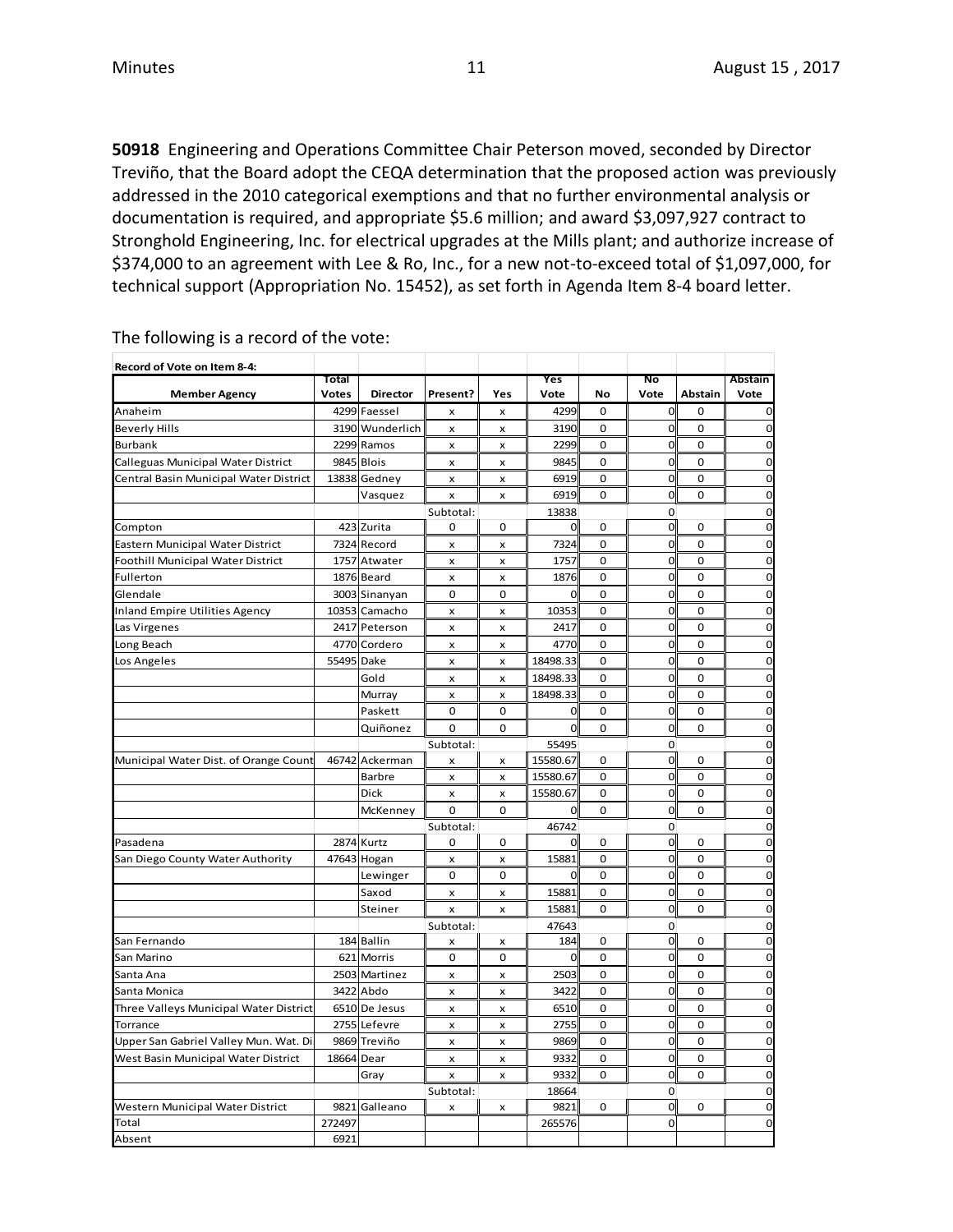The motion to approve Agenda Item 8-4 passed by a vote of 265,576 ayes and 6,921 absent.

**50919** Engineering and Operations Committee Chair Peterson moved, seconded by Director Treviño that the Board Adopt the CEQA determination certifying Addendum No. 1 to the Final PEIR, and

- a. Appropriate \$39.5 million;
- b. Award \$19,362,000 construction contract to Kiewit Infrastructure West Co. to line a portion of the Second Lower Feeder;
- c. Award \$2,375,513 procurement contract to Southwest Valve and Equipment, Inc. for plug valves;
- d. Authorize agreement with Pure Technologies US, Inc., in an amount not to exceed \$4.2 million, to perform electromagnetic pipeline inspections;
- e. Authorize agreement with GeoPentech, Inc., in an amount not to exceed \$1.09 million, for geotechnical support;
- f. Authorize agreement with Helix Environmental Planning, Inc., in an amount not to exceed \$1.95 million, for environmental support;
- g. Authorize lease agreement with Hooman Enterprises, Inc., in an amount not to exceed \$2,197,000, for property to be used as a construction storage area; and
- h. Authorize lease agreement with Sares-Regis Group, in an amount not to exceed \$690,000, for property to be used as a construction storage area, as set forth in Agenda Item 8-5 board letter.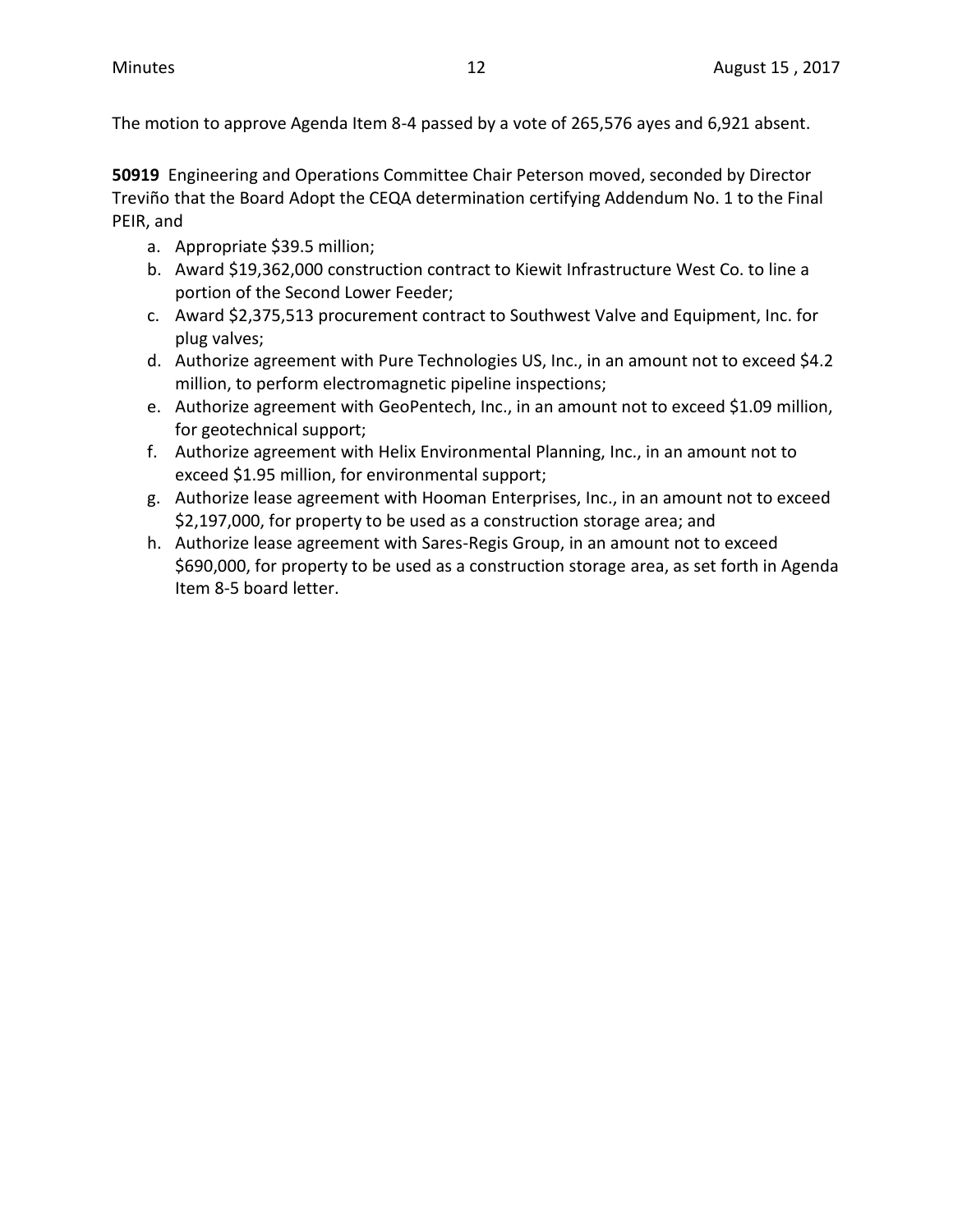#### The following is a record of the vote:

| Record of Vote on Item 8-5:            |                       |                 |                           |                           |                       |             |                     |             |                            |
|----------------------------------------|-----------------------|-----------------|---------------------------|---------------------------|-----------------------|-------------|---------------------|-------------|----------------------------|
|                                        | Total<br><b>Votes</b> | <b>Director</b> | Present?                  | Yes                       | Yes<br>Vote           | No          | No<br>Vote          | Abstain     | Abstain<br>Vote            |
| <b>Member Agency</b><br>Anaheim        |                       | 4299 Faessel    | x                         | $\pmb{\times}$            | 4299                  | 0           | $\mathbf{O}$        | 0           | 0                          |
| <b>Beverly Hills</b>                   |                       | 3190 Wunderlich |                           |                           | 3190                  | 0           | $\mathbf 0$         | 0           | $\mathbf 0$                |
| <b>Burbank</b>                         |                       | 2299 Ramos      | x<br>x                    | x<br>x                    | 2299                  | $\Omega$    | $\mathbf 0$         | $\Omega$    | 0                          |
| Calleguas Municipal Water District     | 9845                  | <b>Blois</b>    | $\boldsymbol{\mathsf{x}}$ | $\boldsymbol{\mathsf{x}}$ | 9845                  | 0           | $\mathbf 0$         | $\mathbf 0$ | $\overline{0}$             |
| Central Basin Municipal Water District |                       | 13838 Gedney    |                           |                           | 6919                  | $\Omega$    | $\mathbf 0$         | $\Omega$    | $\mathbf 0$                |
|                                        |                       |                 | x                         | x                         |                       |             |                     |             |                            |
|                                        |                       | Vasquez         | x                         | x                         | 6919                  | 0           | $\mathbf 0$         | $\mathbf 0$ | $\mathbf 0$                |
|                                        |                       | 423 Zurita      | Subtotal:<br>0            | $\mathbf 0$               | 13838<br><sub>0</sub> | 0           | 0<br>$\overline{0}$ | $\mathbf 0$ | $\mathbf 0$<br>$\mathbf 0$ |
| Compton                                |                       | 7324 Record     |                           |                           | 7324                  | 0           | $\Omega$            | $\mathbf 0$ | $\mathbf 0$                |
| Eastern Municipal Water District       |                       |                 | $\boldsymbol{\mathsf{x}}$ | $\boldsymbol{\mathsf{x}}$ | 1757                  | 0           | $\Omega$            | $\mathbf 0$ | $\mathbf 0$                |
| Foothill Municipal Water District      |                       | 1757 Atwater    | x                         | x                         |                       |             | $\mathbf 0$         |             |                            |
| Fullerton                              |                       | 1876 Beard      | x                         | x                         | 1876                  | 0           | $\mathbf 0$         | $\mathbf 0$ | $\mathbf 0$<br>$\mathbf 0$ |
| Glendale                               |                       | 3003 Sinanyan   | $\mathbf 0$               | 0                         | 0                     | 0           | $\mathbf 0$         | 0           |                            |
| <b>Inland Empire Utilities Agency</b>  |                       | 10353 Camacho   | $\pmb{\times}$            | x                         | 10353                 | 0           |                     | 0           | $\mathbf 0$                |
| Las Virgenes                           |                       | 2417 Peterson   | x                         | x                         | 2417                  | 0           | $\mathbf 0$         | 0           | $\mathbf 0$                |
| Long Beach                             |                       | 4770 Cordero    | x                         | x                         | 4770                  | $\mathbf 0$ | $\Omega$            | $\mathbf 0$ | $\overline{0}$             |
| Los Angeles                            | 55495 Dake            |                 | $\pmb{\times}$            | $\pmb{\times}$            | 18498.33              | 0           | $\mathbf 0$         | 0           | $\mathbf 0$                |
|                                        |                       | Gold            | x                         | x                         | 18498.33              | 0           | $\overline{0}$      | $\mathbf 0$ | $\mathbf 0$                |
|                                        |                       | Murray          | x                         | x                         | 18498.33              | 0           | $\mathbf 0$         | 0           | $\mathbf 0$                |
|                                        |                       | Paskett         | $\mathbf 0$               | 0                         | 0                     | 0           | $\overline{0}$      | $\mathbf 0$ | $\mathbf 0$                |
|                                        |                       | Quiñonez        | 0                         | 0                         | $\mathbf 0$           | 0           | $\mathbf 0$         | 0           | $\mathbf 0$                |
|                                        |                       |                 | Subtotal:                 |                           | 55495                 |             | 0                   |             | $\mathbf 0$                |
| Municipal Water Dist. of Orange Count  | 46742                 | Ackerman        | x                         | x                         | 15580.67              | 0           | $\mathbf{0}$        | $\mathbf 0$ | $\mathbf 0$                |
|                                        |                       | <b>Barbre</b>   | x                         | $\pmb{\times}$            | 15580.67              | 0           | $\mathbf 0$         | $\mathbf 0$ | $\mathbf 0$                |
|                                        |                       | Dick            | $\pmb{\times}$            | $\pmb{\times}$            | 15580.67              | 0           | $\mathbf 0$         | 0           | $\mathbf 0$                |
|                                        |                       | McKenney        | $\mathbf 0$               | 0                         | $\mathbf 0$           | 0           | $\overline{O}$      | 0           | $\mathbf 0$                |
|                                        |                       |                 | Subtotal:                 |                           | 46742                 |             | 0                   |             | $\mathbf 0$                |
| Pasadena                               |                       | 2874 Kurtz      | 0                         | 0                         | 0                     | 0           | $\Omega$            | $\mathbf 0$ | $\mathbf 0$                |
| San Diego County Water Authority       |                       | 47643 Hogan     | x                         | $\pmb{\times}$            | 15881                 | 0           | $\mathbf 0$         | $\mathbf 0$ | 0                          |
|                                        |                       | Lewinger        | 0                         | 0                         | 0                     | 0           | $\mathbf 0$         | 0           | $\mathbf 0$                |
|                                        |                       | Saxod           | $\pmb{\times}$            | x                         | 15881                 | 0           | $\mathbf 0$         | 0           | $\mathbf 0$                |
|                                        |                       | Steiner         | $\boldsymbol{\mathsf{x}}$ | x                         | 15881                 | $\Omega$    | $\overline{0}$      | $\Omega$    | $\mathbf 0$                |
|                                        |                       |                 | Subtotal:                 |                           | 47643                 |             | $\mathbf 0$         |             | $\mathbf 0$                |
| San Fernando                           |                       | 184 Ballin      | x                         | x                         | 184                   | 0           | $\mathbf 0$         | 0           | $\mathbf 0$                |
| San Marino                             |                       | 621 Morris      | 0                         | 0                         | 0                     | 0           | $\mathbf 0$         | $\mathbf 0$ | $\mathbf 0$                |
| Santa Ana                              |                       | 2503 Martinez   | $\pmb{\times}$            | $\pmb{\times}$            | 2503                  | 0           | $\mathbf 0$         | $\mathbf 0$ | $\mathbf 0$                |
| Santa Monica                           |                       | 3422 Abdo       | x                         | $\pmb{\times}$            | 3422                  | $\Omega$    | $\overline{0}$      | $\Omega$    | $\mathbf 0$                |
| Three Valleys Municipal Water District |                       | 6510 De Jesus   | x                         | x                         | 6510                  | 0           | $\mathbf 0$         | $\mathbf 0$ | $\mathbf 0$                |
| Torrance                               |                       | 2755 Lefevre    | x                         | $\pmb{\times}$            | 2755                  | $\mathbf 0$ | $\overline{0}$      | $\mathbf 0$ | $\mathbf 0$                |
| Upper San Gabriel Valley Mun. Wat. Di  |                       | 9869 Treviño    | $\pmb{\times}$            | $\pmb{\times}$            | 9869                  | 0           | $\overline{0}$      | 0           | $\mathbf 0$                |
| West Basin Municipal Water District    | 18664 Dear            |                 | x                         | x                         | 9332                  | 0           | $\mathbf 0$         | $\mathbf 0$ | $\mathbf 0$                |
|                                        |                       | Gray            | $\pmb{\times}$            | x                         | 9332                  | 0           | $\mathbf 0$         | $\mathbf 0$ | $\mathbf 0$                |
|                                        |                       |                 | Subtotal:                 |                           | 18664                 |             | 0                   |             | $\mathbf 0$                |
| Western Municipal Water District       | 9821                  | Galleano        | x                         | x                         | 9821                  | 0           | $\mathbf 0$         | $\mathbf 0$ | $\mathbf 0$                |
| Total                                  | 272497                |                 |                           |                           | 265576                |             | $\mathbf{O}$        |             | $\mathbf 0$                |
| Absent                                 | 6921                  |                 |                           |                           |                       |             |                     |             |                            |

The motion to approve Agenda Item 8-5 passed by a vote of 265,576 ayes and 6,921 absent.

**50920** Engineering and Operations Committee Chair Peterson moved, seconded by Director Faessel that the Board adopt the CEQA determination that the proposed action is categorically exempt, and

a. Authorize a five-year reimbursable agreement with DWR to provide services for SWP operations and maintenance activities for an amount not to exceed \$25 million;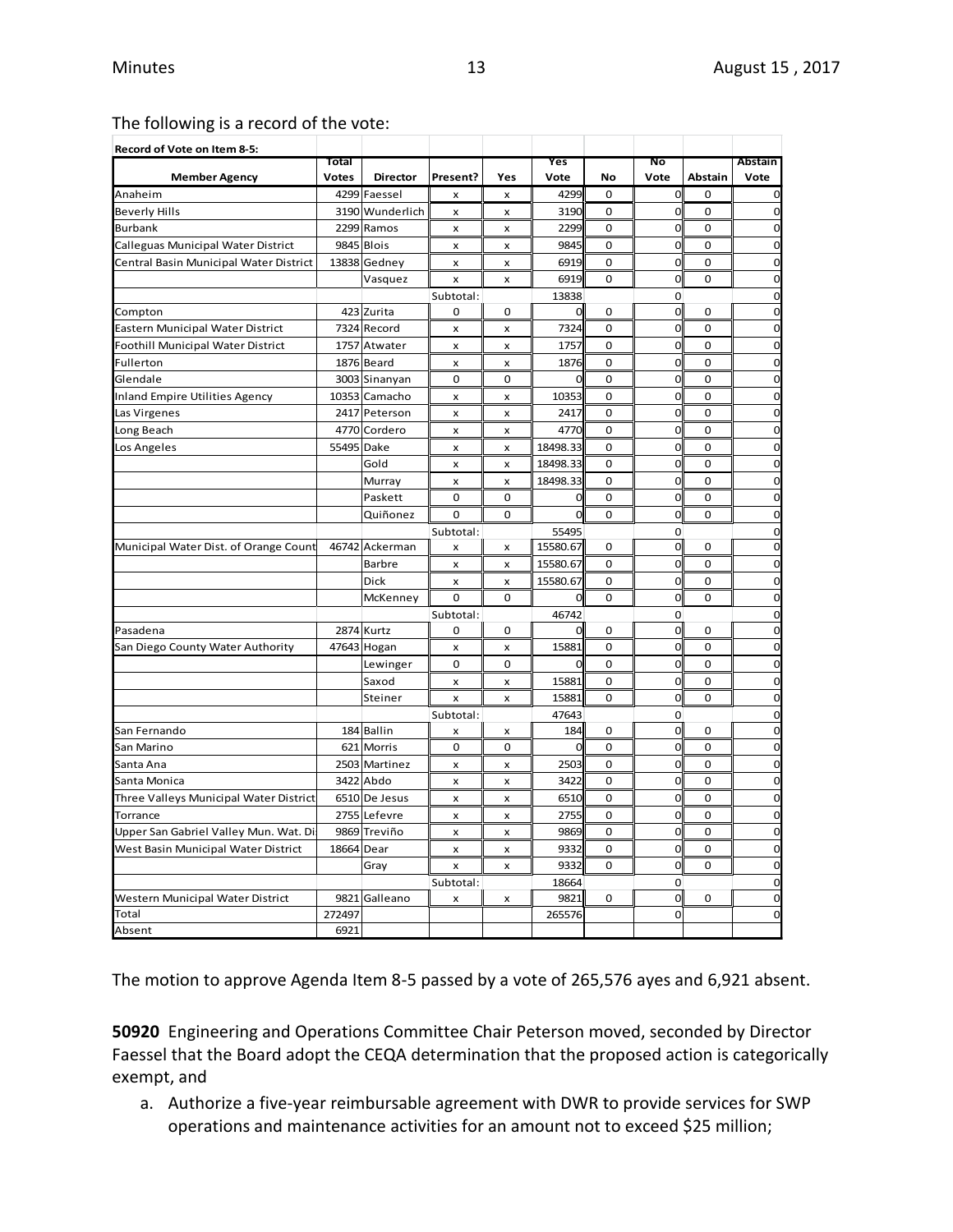- b. Entering into subcontracts greater than \$250,000 to complete work under the agreement; and
- c. Entering into subcontracts as needed, not to exceed \$1.5 million annually under the agreement, as set forth in Agenda Item 8-6 board letter.

| Record of Vote on Item 8-6:            |              |                 |           |     |          |    |                |             |             |
|----------------------------------------|--------------|-----------------|-----------|-----|----------|----|----------------|-------------|-------------|
|                                        | Total        |                 |           |     | Yes      |    | Νo             |             | Abstain     |
| <b>Member Agency</b>                   | <b>Votes</b> | <b>Director</b> | Present?  | Yes | Vote     | No | Vote           | Abstain     | Vote        |
| Anaheim                                |              | 4299 Faessel    | x         | x   | 4299     | 0  | $\mathbf 0$    | 0           | 0           |
| Beverly Hills                          |              | 3190 Wunderlich | x         | x   | 3190     | 0  | 0              | 0           | 0           |
| Burbank                                |              | 2299 Ramos      | x         | x   | 2299     | 0  | 0              | $\mathbf 0$ | 0           |
| Calleguas Municipal Water District     |              | 9845 Blois      | x         | x   | 9845     | 0  | 0              | 0           | 0           |
| Central Basin Municipal Water District |              | 13838 Gedney    | x         | x   | 6919     | 0  | $\mathbf 0$    | 0           | $\mathbf 0$ |
|                                        |              | Vasquez         | x         | x   | 6919     | 0  | $\mathbf 0$    | 0           | 0           |
|                                        |              |                 | Subtotal: |     | 13838    |    | 0              |             | 0           |
| Compton                                |              | 423 Zurita      | 0         | 0   | 0        | 0  | $\mathbf{0}$   | $\mathbf 0$ | 0           |
| Eastern Municipal Water District       |              | 7324 Record     | x         | x   | 7324     | 0  | 0              | 0           | 0           |
| Foothill Municipal Water District      |              | 1757 Atwater    | x         | x   | 1757     | 0  | 0              | $\mathbf 0$ | 0           |
| Fullerton                              |              | 1876 Beard      | x         | x   | 1876     | 0  | 0              | $\mathbf 0$ | 0           |
| Glendale                               |              | 3003 Sinanyan   | 0         | 0   | 0        | 0  | 0              | 0           | 0           |
| Inland Empire Utilities Agency         |              | 10353 Camacho   | x         | x   | 10353    | 0  | $\mathbf 0$    | 0           | $\mathbf 0$ |
| Las Virgenes                           |              | 2417 Peterson   | x         | x   | 2417     | 0  | $\mathbf 0$    | 0           | 0           |
| Long Beach                             |              | 4770 Cordero    | x         | x   | 4770     | 0  | 0              | $\mathbf 0$ | 0           |
| Los Angeles                            | 55495 Dake   |                 | x         | x   | 18498.33 | 0  | 0              | $\mathbf 0$ | 0           |
|                                        |              | Gold            | x         | x   | 18498.33 | 0  | $\overline{0}$ | 0           | 0           |
|                                        |              | Murray          | x         | x   | 18498.33 | 0  | $\overline{0}$ | 0           | $\mathbf 0$ |
|                                        |              | Paskett         | 0         | 0   | 0        | 0  | 0              | 0           | 0           |
|                                        |              | Quiñonez        | 0         | 0   | 0        | 0  | 0              | 0           | 0           |
|                                        |              |                 | Subtotal: |     | 55495    |    | 0              |             | 0           |
| Municipal Water Dist. of Orange Count  |              | 46742 Ackerman  | x         | x   | 15580.67 | 0  | $\mathbf 0$    | 0           | 0           |
|                                        |              | Barbre          | x         | x   | 15580.67 | 0  | $\mathbf 0$    | $\mathbf 0$ | 0           |
|                                        |              | Dick            | x         | x   | 15580.67 | 0  | 0              | 0           | 0           |
|                                        |              | McKenney        | 0         | 0   | 0        | 0  | $\overline{0}$ | $\mathbf 0$ | 0           |
|                                        |              |                 | Subtotal: |     | 46742    |    | 0              |             | 0           |
| Pasadena                               |              | 2874 Kurtz      | 0         | 0   | 0        | 0  | 0              | 0           | 0           |
| San Diego County Water Authority       |              | 47643 Hogan     | x         | x   | 15881    | 0  | $\mathbf 0$    | 0           | $\mathbf 0$ |
|                                        |              | Lewinger        | 0         | 0   | 0        | 0  | $\mathbf 0$    | 0           | 0           |
|                                        |              | Saxod           | x         | x   | 15881    | 0  | 0              | 0           | 0           |
|                                        |              | Steiner         | x         | x   | 15881    | 0  | 0              | $\mathbf 0$ | 0           |
|                                        |              |                 | Subtotal: |     | 47643    |    | 0              |             | 0           |
| San Fernando                           |              | 184 Ballin      | x         | x   | 184      | 0  | 0              | 0           | 0           |
| San Marino                             | 621          | Morris          | 0         | 0   | 0        | 0  | 0              | 0           | 0           |
| Santa Ana                              |              | 2503 Martinez   | x         | x   | 2503     | 0  | 0              | 0           | 0           |
| Santa Monica                           |              | 3422 Abdo       | x         | x   | 3422     | 0  | $\overline{0}$ | 0           | $\mathbf 0$ |
| Three Valleys Municipal Water District |              | 6510 De Jesus   | x         | x   | 6510     | 0  | 0              | 0           | 0           |
| Torrance                               |              | 2755 Lefevre    | x         | x   | 2755     | 0  | $\mathbf 0$    | 0           | $\mathbf 0$ |
| Upper San Gabriel Valley Mun. Wat. Di  |              | 9869 Treviño    | x         | x   | 9869     | 0  | 0              | $\mathbf 0$ | 0           |
| West Basin Municipal Water District    | 18664 Dear   |                 | x         | X   | 9332     | 0  | $\mathbf 0$    | 0           | 0           |
|                                        |              | Gray            | x         | x   | 9332     | 0  | 0              | 0           | $\mathbf 0$ |
|                                        |              |                 | Subtotal: |     | 18664    |    | 0              |             | 0           |
| Western Municipal Water District       |              | 9821 Galleano   | x         | x   | 9821     | 0  | $\overline{O}$ | 0           | 0           |
| Total                                  | 272497       |                 |           |     | 265576   |    | 0              |             | $\mathbf 0$ |
| Absent                                 | 6921         |                 |           |     |          |    |                |             |             |

The following is a record of the vote:

The motion to approve Agenda Item 8-6 passed by a vote of 265,576 ayes and 6,921 absent.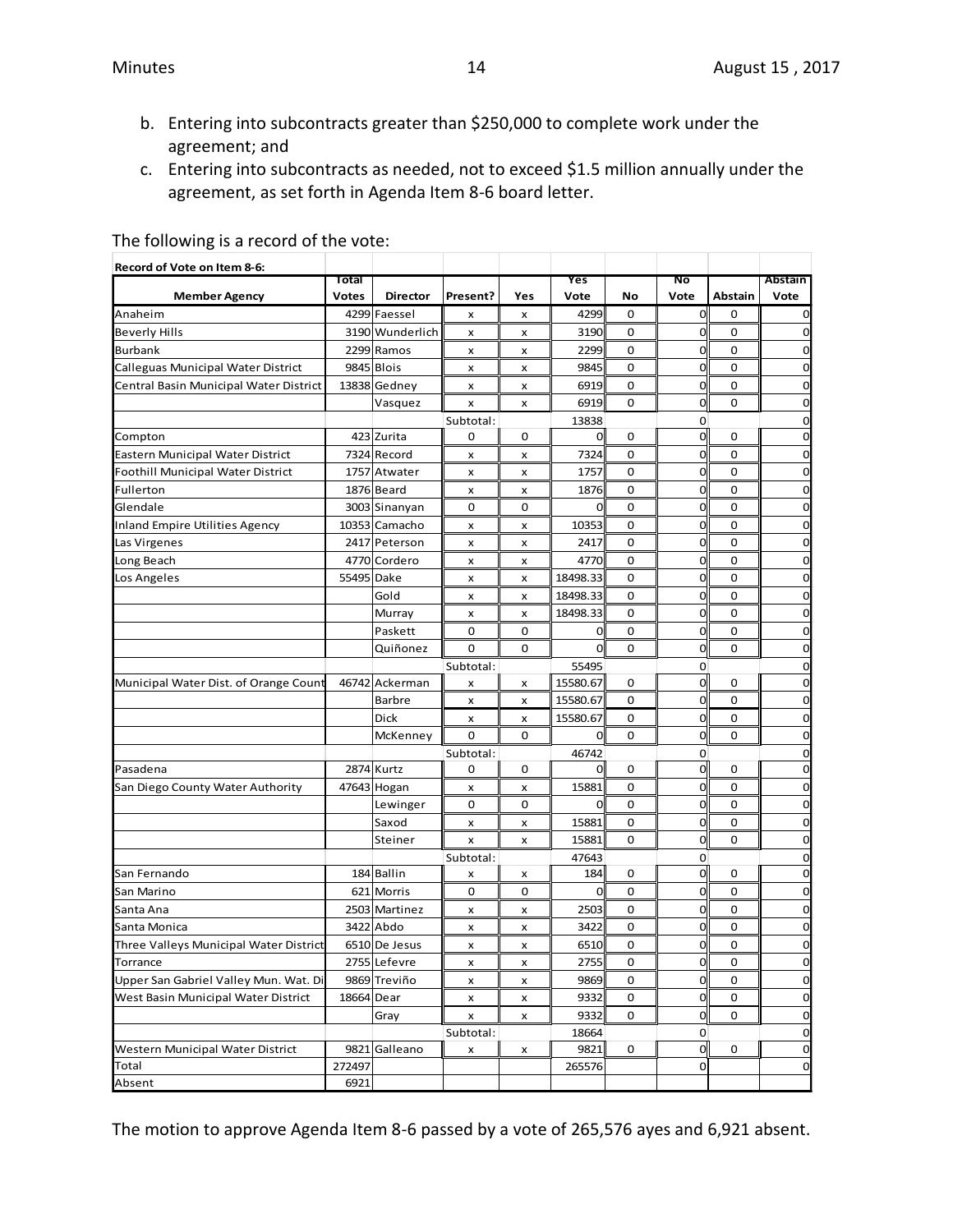**50921** Engineering and Operations Committee Chair Peterson moved, seconded by Director Lefevre that the Board adopt the CEQA determination that the proposed action is not defined as a project, and authorize the General Manager to execute the Transmission Interconnection Agreement and the five Interconnected Facilities Agreements with Southern California Edison, as set forth in Agenda Item 8-7 board letter.

| Record of Vote on Item 8-7:            |              |                 |              |                           |             |             |                |             |                |
|----------------------------------------|--------------|-----------------|--------------|---------------------------|-------------|-------------|----------------|-------------|----------------|
|                                        | Total        |                 |              |                           | Yes         |             | No             |             | Abstain        |
| <b>Member Agency</b>                   | <b>Votes</b> | <b>Director</b> | Present?     | Yes                       | Vote        | No          | Vote           | Abstain     | Vote           |
| Anaheim                                | 4299         | Faessel         | x            | $\boldsymbol{\mathsf{x}}$ | 4299        | 0           | $\mathbf 0$    | $\mathbf 0$ | 0              |
| <b>Beverly Hills</b>                   |              | 3190 Wunderlich | x            | x                         | 3190        | 0           | $\mathbf 0$    | 0           | $\mathbf 0$    |
| <b>Burbank</b>                         |              | 2299 Ramos      | x            | x                         | 2299        | 0           | $\mathbf 0$    | 0           | $\mathbf 0$    |
| Calleguas Municipal Water District     |              | 9845 Blois      | x            | x                         | 9845        | 0           | $\mathbf 0$    | $\mathbf 0$ | $\overline{0}$ |
| Central Basin Municipal Water District |              | 13838 Gedney    | x            | X                         | 6919        | 0           | $\overline{0}$ | $\mathbf 0$ | $\mathbf 0$    |
|                                        |              | Vasquez         | x            | x                         | 6919        | 0           | $\mathbf 0$    | 0           | $\mathbf 0$    |
|                                        |              |                 | Subtotal:    |                           | 13838       |             | $\mathbf 0$    |             | $\mathbf 0$    |
| Compton                                |              | 423 Zurita      | 0            | 0                         | 0           | 0           | $\mathbf 0$    | 0           | $\overline{0}$ |
| Eastern Municipal Water District       |              | 7324 Record     | x            | $\boldsymbol{\mathsf{x}}$ | 7324        | $\mathbf 0$ | $\overline{0}$ | $\mathbf 0$ | $\mathbf 0$    |
| Foothill Municipal Water District      | 1757         | Atwater         | x            | X                         | 1757        | $\Omega$    | $\overline{0}$ | $\Omega$    | $\mathbf 0$    |
| Fullerton                              |              | 1876 Beard      | x            | x                         | 1876        | 0           | $\mathbf 0$    | 0           | $\mathbf 0$    |
| Glendale                               |              | 3003 Sinanyan   | $\Omega$     | $\mathbf 0$               | 0           | 0           | $\mathbf 0$    | $\mathbf 0$ | $\mathbf 0$    |
| <b>Inland Empire Utilities Agency</b>  |              | 10353 Camacho   | x            | X                         | 10353       | $\Omega$    | $\mathbf 0$    | $\Omega$    | $\mathbf 0$    |
| Las Virgenes                           |              | 2417 Peterson   | x            | X                         | 2417        | 0           | $\mathbf 0$    | 0           | $\mathbf 0$    |
| Long Beach                             |              | 4770 Cordero    | x            | X                         | 4770        | 0           | $\mathbf 0$    | 0           | $\mathbf 0$    |
| Los Angeles                            | 55495 Dake   |                 | x            | X                         | 18498.33    | 0           | 0              | 0           | $\mathbf 0$    |
|                                        |              | Gold            | x            | X                         | 18498.33    | 0           | $\mathbf 0$    | 0           | $\mathbf 0$    |
|                                        |              | Murray          | x            | x                         | 18498.33    | 0           | $\mathbf 0$    | $\mathbf 0$ | $\mathbf 0$    |
|                                        |              | Paskett         | $\mathbf 0$  | $\mathbf 0$               | $\mathbf 0$ | 0           | $\overline{0}$ | $\mathbf 0$ | $\mathbf 0$    |
|                                        |              | Quiñonez        | 0            | 0                         | $\mathbf 0$ | 0           | $\mathbf 0$    | 0           | $\mathbf 0$    |
|                                        |              |                 | Subtotal:    |                           | 55495       |             | 0              |             | $\mathbf 0$    |
| Municipal Water Dist. of Orange Count  |              | 46742 Ackerman  | x            | x                         | 15580.67    | 0           | $\mathbf 0$    | 0           | $\mathbf 0$    |
|                                        |              | <b>Barbre</b>   | x            | x                         | 15580.67    | 0           | $\overline{0}$ | $\mathbf 0$ | $\mathbf 0$    |
|                                        |              | Dick            | x            | x                         | 15580.67    | 0           | $\overline{0}$ | 0           | $\overline{0}$ |
|                                        |              | McKenney        | $\Omega$     | $\Omega$                  | $\Omega$    | $\Omega$    | $\Omega$       | $\Omega$    | $\mathbf 0$    |
|                                        |              |                 | Subtotal:    |                           | 46742       |             | 0              |             | $\overline{0}$ |
| Pasadena                               |              | 2874 Kurtz      | 0            | $\mathbf 0$               | 0           | 0           | $\mathbf 0$    | 0           | $\overline{0}$ |
| San Diego County Water Authority       |              | 47643 Hogan     | $\mathbf{x}$ | $\boldsymbol{\mathsf{x}}$ | 15881       | 0           | $\overline{0}$ | $\mathbf 0$ | $\overline{0}$ |
|                                        |              | Lewinger        | $\mathbf 0$  | $\mathbf 0$               | 0           | 0           | $\overline{0}$ | 0           | $\overline{0}$ |
|                                        |              | Saxod           | x            | X                         | 15881       | 0           | $\overline{0}$ | $\mathbf 0$ | $\mathbf 0$    |
|                                        |              | Steiner         | x            | x                         | 15881       | 0           | 0              | 0           | $\mathbf 0$    |
|                                        |              |                 | Subtotal:    |                           | 47643       |             | $\mathbf 0$    |             | $\overline{0}$ |
| San Fernando                           |              | 184 Ballin      | x            | x                         | 184         | 0           | $\overline{0}$ | 0           | $\overline{0}$ |
| San Marino                             |              | 621 Morris      | 0            | $\mathbf 0$               | 0           | 0           | $\overline{0}$ | 0           | $\overline{0}$ |
| Santa Ana                              |              | 2503 Martinez   | x            | x                         | 2503        | 0           | $\mathbf 0$    | 0           | $\mathbf 0$    |
| Santa Monica                           |              | 3422 Abdo       | x            | $\boldsymbol{\mathsf{x}}$ | 3422        | 0           | $\overline{0}$ | $\mathbf 0$ | $\overline{0}$ |
| Three Valleys Municipal Water District |              | 6510 De Jesus   | x            | $\boldsymbol{\mathsf{x}}$ | 6510        | 0           | $\mathbf 0$    | $\mathbf 0$ | $\overline{0}$ |
| Torrance                               |              | 2755 Lefevre    | x            | x                         | 2755        | 0           | $\mathbf 0$    | 0           | $\mathbf 0$    |
| Upper San Gabriel Valley Mun. Wat. Di  |              | 9869 Treviño    | x            | x                         | 9869        | 0           | $\mathbf 0$    | 0           | $\mathbf 0$    |
| West Basin Municipal Water District    | 18664        | Dear            | x            | X                         | 9332        | 0           | $\mathbf 0$    | 0           | $\mathbf 0$    |
|                                        |              | Gray            | x            | x                         | 9332        | 0           | $\overline{0}$ | 0           | $\mathbf 0$    |
|                                        |              |                 | Subtotal:    |                           | 18664       |             | 0              |             | $\mathbf 0$    |
| Western Municipal Water District       |              | 9821 Galleano   | x            | x                         | 9821        | 0           | $\mathbf 0$    | 0           | $\mathbf 0$    |
| Total                                  | 272497       |                 |              |                           | 265576      |             | O              |             | $\overline{0}$ |
| Absent                                 | 6921         |                 |              |                           |             |             |                |             |                |

The following is a record of the vote:

The motion to approve Agenda Item 8-7 passed by a vote of 265,576 ayes and 6,921 absent. **50922** Communications and Legislation Committee Vice Chair Gray moved, seconded by Director Treviño that the Board adopt the CEQA determination that the proposed action is not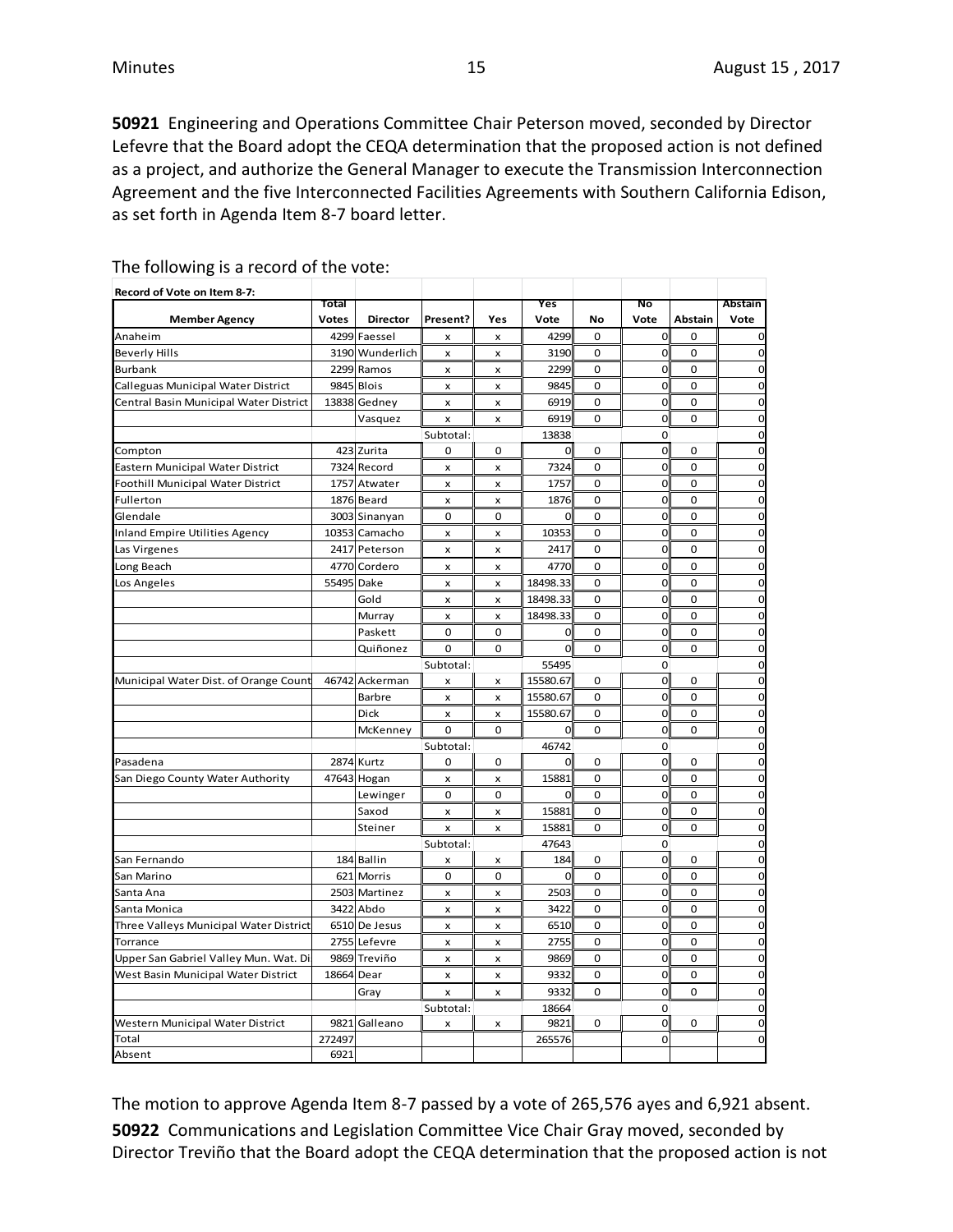defined as a project and is not subject to CEQA, and adopt the Legislative Policy Principles on Stormwater Capture, as forth in Agenda Item 8-8.

| Record of Vote on Item 8-8:            |                       |                 |             |     |                |             |                |             |                 |
|----------------------------------------|-----------------------|-----------------|-------------|-----|----------------|-------------|----------------|-------------|-----------------|
| <b>Member Agency</b>                   | Total<br><b>Votes</b> | <b>Director</b> | Present?    | Yes | Yes<br>Vote    | No          | No<br>Vote     | Abstain     | Abstain<br>Vote |
| Anaheim                                |                       | 4299 Faessel    | x           | x   | 4299           | 0           | 0              | 0           | $\overline{0}$  |
| <b>Beverly Hills</b>                   |                       | 3190 Wunderlich | x           | x   | 3190           | 0           | 0              | 0           | $\overline{0}$  |
| <b>Burbank</b>                         |                       | 2299 Ramos      | x           | x   | 2299           | 0           | 0              | 0           | 0               |
| Calleguas Municipal Water District     |                       | 9845 Blois      | x           | x   | 9845           | 0           | 0              | $\mathbf 0$ | $\overline{0}$  |
| Central Basin Municipal Water District |                       | 13838 Gedney    | x           | x   | 6919           | $\mathbf 0$ | 0              | 0           | $\mathbf 0$     |
|                                        |                       | Vasquez         | x           | x   | 6919           | 0           | 0              | 0           | $\overline{0}$  |
|                                        |                       |                 | Subtotal:   |     | 13838          |             | 0              |             | $\overline{0}$  |
| Compton                                |                       | 423 Zurita      | 0           | 0   | $\overline{0}$ | 0           | $\mathbf 0$    | 0           | $\overline{0}$  |
| Eastern Municipal Water District       |                       | 7324 Record     | x           | x   | 7324           | 0           | $\overline{0}$ | 0           | $\mathbf 0$     |
| Foothill Municipal Water District      |                       | 1757 Atwater    | x           | x   | 1757           | 0           | 0              | 0           | $\overline{0}$  |
| Fullerton                              |                       | 1876 Beard      | x           | x   | 1876           | $\mathbf 0$ | 0              | 0           | $\overline{0}$  |
| Glendale                               |                       | 3003 Sinanyan   | 0           | 0   | 0              | $\mathbf 0$ | 0              | $\mathbf 0$ | $\overline{0}$  |
| Inland Empire Utilities Agency         |                       | 10353 Camacho   | x           | x   | 10353          | $\mathbf 0$ | 0              | 0           | $\mathbf 0$     |
| Las Virgenes                           |                       | 2417 Peterson   | x           | x   | 2417           | 0           | 0              | 0           | $\mathbf 0$     |
| Long Beach                             |                       | 4770 Cordero    | x           | x   | 4770           | 0           | $\mathbf 0$    | 0           | $\overline{0}$  |
| Los Angeles                            | 55495 Dake            |                 | x           | x   | 18498.33       | 0           | $\mathbf 0$    | 0           | $\mathbf 0$     |
|                                        |                       | Gold            | x           | x   | 18498.33       | 0           | 0              | 0           | $\overline{0}$  |
|                                        |                       | Murray          | x           | x   | 18498.33       | 0           | 0              | 0           | $\mathbf 0$     |
|                                        |                       | Paskett         | 0           | 0   | 0              | 0           | 0              | 0           | $\overline{0}$  |
|                                        |                       | Quiñonez        | $\mathbf 0$ | 0   | 0              | 0           | 0              | 0           | $\overline{0}$  |
|                                        |                       |                 | Subtotal:   |     | 55495          |             | 0              |             | 0               |
| Municipal Water Dist. of Orange Count  |                       | 46742 Ackerman  | x           | x   | 15580.67       | 0           | 0              | 0           | $\mathbf 0$     |
|                                        |                       | <b>Barbre</b>   | x           | x   | 15580.67       | 0           | 0              | 0           | $\overline{0}$  |
|                                        |                       | Dick            | x           | x   | 15580.67       | 0           | 0              | 0           | $\overline{0}$  |
|                                        |                       | McKenney        | 0           | 0   | 0              | 0           | 0              | 0           | $\overline{0}$  |
|                                        |                       |                 | Subtotal:   |     | 46742          |             | 0              |             | $\mathbf 0$     |
| Pasadena                               |                       | 2874 Kurtz      | 0           | 0   | 0              | 0           | $\mathbf 0$    | 0           | $\mathbf 0$     |
| San Diego County Water Authority       |                       | 47643 Hogan     | x           | x   | 15881          | $\mathbf 0$ | 0              | 0           | $\overline{0}$  |
|                                        |                       | Lewinger        | 0           | 0   | 0              | 0           | 0              | 0           | $\mathbf 0$     |
|                                        |                       | Saxod           | x           | x   | 15881          | 0           | 0              | 0           | $\overline{0}$  |
|                                        |                       | Steiner         | x           | x   | 15881          | 0           | 0              | 0           | $\overline{0}$  |
|                                        |                       |                 | Subtotal:   |     | 47643          |             | 0              |             | 0               |
| San Fernando                           |                       | 184 Ballin      | x           | x   | 184            | 0           | 0              | 0           | $\overline{0}$  |
| San Marino                             | 621                   | Morris          | 0           | 0   | 0              | 0           | 0              | 0           | $\overline{0}$  |
| Santa Ana                              |                       | 2503 Martinez   | x           | x   | 2503           | 0           | 0              | 0           | $\mathbf 0$     |
| Santa Monica                           | 3422                  | Abdo            | x           | x   | 3422           | 0           | 0              | 0           | $\overline{0}$  |
| Three Valleys Municipal Water District |                       | 6510 De Jesus   | x           | x   | 6510           | 0           | 0              | 0           | 0               |
| Torrance                               |                       | 2755 Lefevre    | x           | x   | 2755           | 0           | <sub>0</sub>   | 0           | 0               |
| Upper San Gabriel Valley Mun. Wat. Di  |                       | 9869 Treviño    | x           | x   | 9869           | 0           | 0              | 0           | 0               |
| West Basin Municipal Water District    | 18664 Dear            |                 | x           | x   | 9332           | 0           | 0              | 0           | 0               |
|                                        |                       | Gray            | x           | x   | 9332           | 0           | 0              | 0           | $\mathbf 0$     |
|                                        |                       |                 | Subtotal:   |     | 18664          |             | 0              |             | $\overline{0}$  |
| Western Municipal Water District       |                       | 9821 Galleano   | x           | x   | 9821           | 0           | $\mathbf{0}$   | 0           | 0               |
| Total                                  | 272497                |                 |             |     | 265576         |             | 0              |             | $\mathbf 0$     |
| Absent                                 | 6921                  |                 |             |     |                |             |                |             |                 |

The following is a record of the vote:

The motion to approve Agenda Item 8-8 passed by a vote of 265,576 ayes and 6,921 absent.

**50923** Communications and Legislation Committee Vice Chair Gray moved, seconded by Director Murray that the Board approve an amended, substitute motion to watch HR 23, to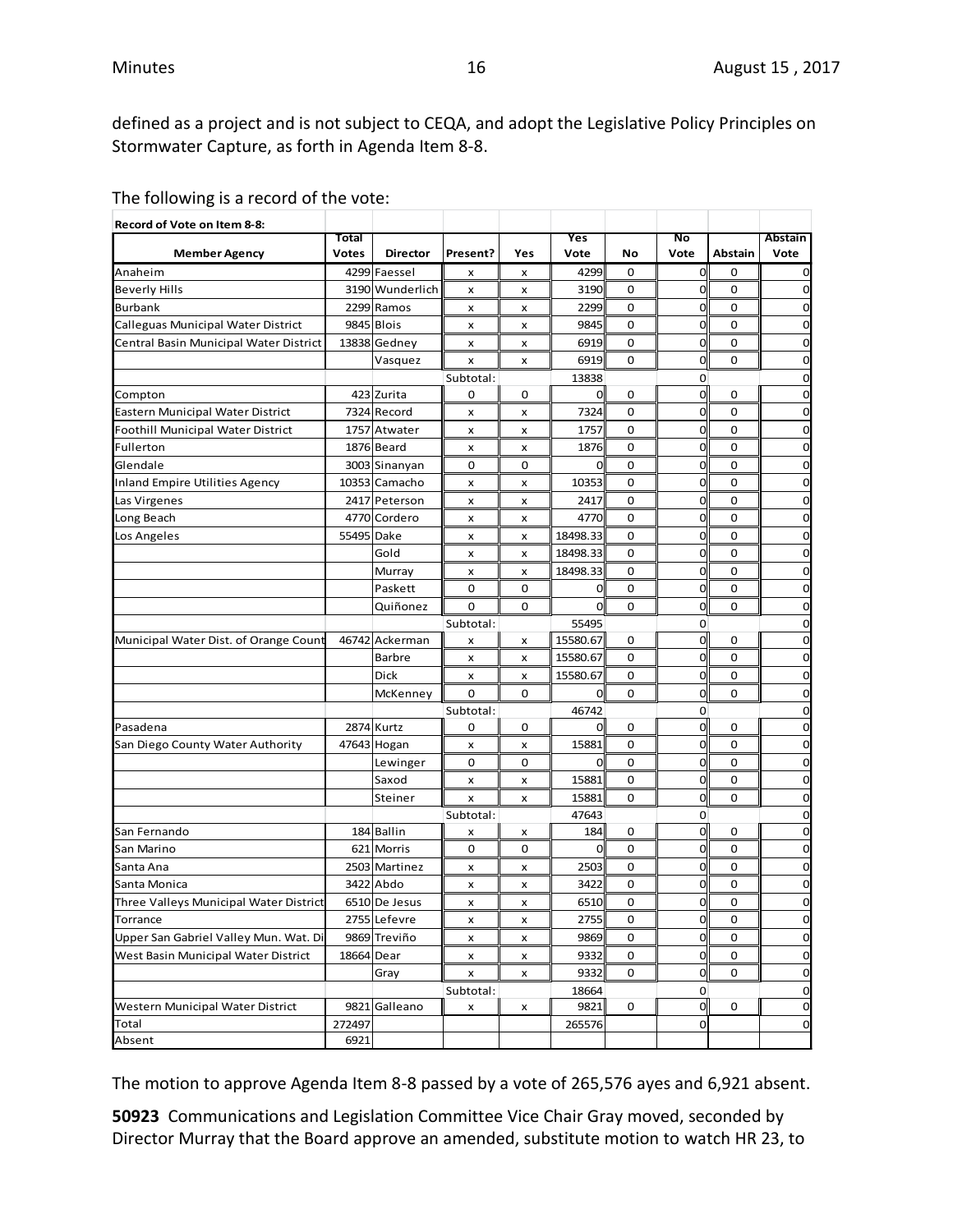negotiate potential amendments to the bill with the author and other stakeholders, and to defer decision on the bill until next month's meeting.

| The following is a record of the vote: |  |
|----------------------------------------|--|
|----------------------------------------|--|

| Record of Vote on Item 8-9:            |                       |                 |           |     |             |    |              |         |                 |
|----------------------------------------|-----------------------|-----------------|-----------|-----|-------------|----|--------------|---------|-----------------|
| <b>Member Agency</b>                   | Total<br><b>Votes</b> | <b>Director</b> | Present?  | Yes | Yes<br>Vote | No | Νo<br>Vote   | Abstain | Abstain<br>Vote |
| Anaheim                                |                       | 4299 Faessel    | x         | x   | 4299        | 0  | $\mathbf 0$  | 0       | $\Omega$        |
| <b>Beverly Hills</b>                   |                       | 3190 Wunderlich | x         | x   | 3190        | 0  | 0            | 0       | 0               |
| Burbank                                |                       | 2299 Ramos      | x         | x   | 2299        | 0  | 0            | 0       | 0               |
| Calleguas Municipal Water District     |                       | 9845 Blois      | x         | x   | 9845        | 0  | 0            | 0       | 0               |
| Central Basin Municipal Water District |                       | 13838 Gedney    | x         | x   | 6919        | 0  | 0            | 0       | $\mathbf 0$     |
|                                        |                       | Vasquez         | x         | x   | 6919        | 0  | 0            | 0       | $\mathbf 0$     |
|                                        |                       |                 | Subtotal: |     | 13838       |    | 0            |         | 0               |
| Compton                                |                       | 423 Zurita      | 0         | 0   | 0           | 0  | 0            | 0       | 0               |
| Eastern Municipal Water District       |                       | 7324 Record     | x         | x   | 7324        | 0  | 0            | 0       | 0               |
| Foothill Municipal Water District      |                       | 1757 Atwater    | x         | x   | 1757        | 0  | 0            | 0       | $\mathbf 0$     |
| Fullerton                              |                       | 1876 Beard      | x         | x   | 1876        | 0  | 0            | 0       | 0               |
| Glendale                               |                       | 3003 Sinanyan   | 0         | 0   | 0           | 0  | 0            | 0       | $\mathbf 0$     |
| <b>Inland Empire Utilities Agency</b>  |                       | 10353 Camacho   | x         | x   | 10353       | 0  | $\mathbf 0$  | 0       | 0               |
| Las Virgenes                           | 2417                  | Peterson        | x         | 0   | 0           | x  | 2417         | 0       | $\mathbf 0$     |
| Long Beach                             |                       | 4770 Cordero    | x         | x   | 4770        | 0  | 0            | 0       | 0               |
| Los Angeles                            | 55495                 | Dake            | x         | x   | 18498.33    | 0  | 0            | 0       | 0               |
|                                        |                       | Gold            | x         | x   | 18498.33    | 0  | 0            | 0       | 0               |
|                                        |                       | Murray          | x         | x   | 18498.33    | 0  | 0            | 0       | 0               |
|                                        |                       | Paskett         | 0         | 0   | 0           | 0  | 0            | 0       | 0               |
|                                        |                       | Quiñonez        | 0         | 0   | 0           | 0  | 0            | 0       | 0               |
|                                        |                       |                 | Subtotal: |     | 55495       |    | 0            |         | 0               |
| Municipal Water Dist. of Orange Count  |                       | 46742 Ackerman  | x         | x   | 15580.67    | 0  | $\mathbf 0$  | 0       | $\Omega$        |
|                                        |                       | <b>Barbre</b>   | x         | x   | 15580.67    | 0  | 0            | 0       | 0               |
|                                        |                       | Dick            | x         | x   | 15580.67    | 0  | 0            | 0       | 0               |
|                                        |                       | McKenney        | 0         | 0   | 0           | 0  | 0            | 0       | 0               |
|                                        |                       |                 | Subtotal: |     | 46742       |    | 0            |         | $\Omega$        |
| Pasadena                               |                       | 2874 Kurtz      | 0         | 0   | 0           | 0  | $\mathbf 0$  | 0       | 0               |
| San Diego County Water Authority       |                       | 47643 Hogan     | x         | x   | 15881       | 0  | 0            | 0       | 0               |
|                                        |                       | Lewinger        | 0         | 0   | $\mathbf 0$ | 0  | 0            | 0       | 0               |
|                                        |                       | Saxod           | x         | x   | 15881       | 0  | 0            | 0       | 0               |
|                                        |                       | Steiner         | x         | x   | 15881       | 0  | $\mathbf 0$  | 0       | 0               |
|                                        |                       |                 | Subtotal: |     | 47643       |    | 0            |         | 0               |
| San Fernando                           |                       | 184 Ballin      | x         | x   | 184         | 0  | $\mathbf{0}$ | 0       | 0               |
| San Marino                             |                       | 621 Morris      | 0         | 0   | 0           | 0  | 0            | 0       | $\mathbf 0$     |
| Santa Ana                              |                       | 2503 Martinez   | x         | x   | 2503        | 0  | 0            | 0       | $\mathbf 0$     |
| Santa Monica                           |                       | 3422 Abdo       | x         | x   | 3422        | 0  | $\mathbf 0$  | 0       | $\mathbf 0$     |
| Three Valleys Municipal Water District |                       | 6510 De Jesus   | x         | x   | 6510        | 0  | ΩI           | 0       | U               |
| Torrance                               |                       | 2755 Lefevre    | x         | 0   | $\mathbf 0$ | x  | 2755         | 0       | 0               |
| Upper San Gabriel Valley Mun. Wat. Di  |                       | 9869 Treviño    | x         | x   | 9869        | 0  | 0            | 0       | 0               |
| West Basin Municipal Water District    | 18664 Dear            |                 | x         | x   | 9332        | 0  | 0            | 0       | 0               |
|                                        |                       | Gray            | x         | x   | 9332        | 0  | $\mathbf 0$  | 0       | 0               |
|                                        |                       |                 | Subtotal: |     | 18664       |    | 2755         |         | 0               |
| Western Municipal Water District       |                       | 9821 Galleano   | x         | x   | 9821        | 0  | <sub>o</sub> | 0       | 0               |
| Total                                  | 272497                |                 |           |     | 260404      |    | 5172         |         | 0               |
| Absent                                 | 6921                  |                 |           |     |             |    |              |         |                 |

The motion to approve Agenda Item 8-9 passed by a vote of 260,404 ayes; 5,172 noes; and 6,921 absent.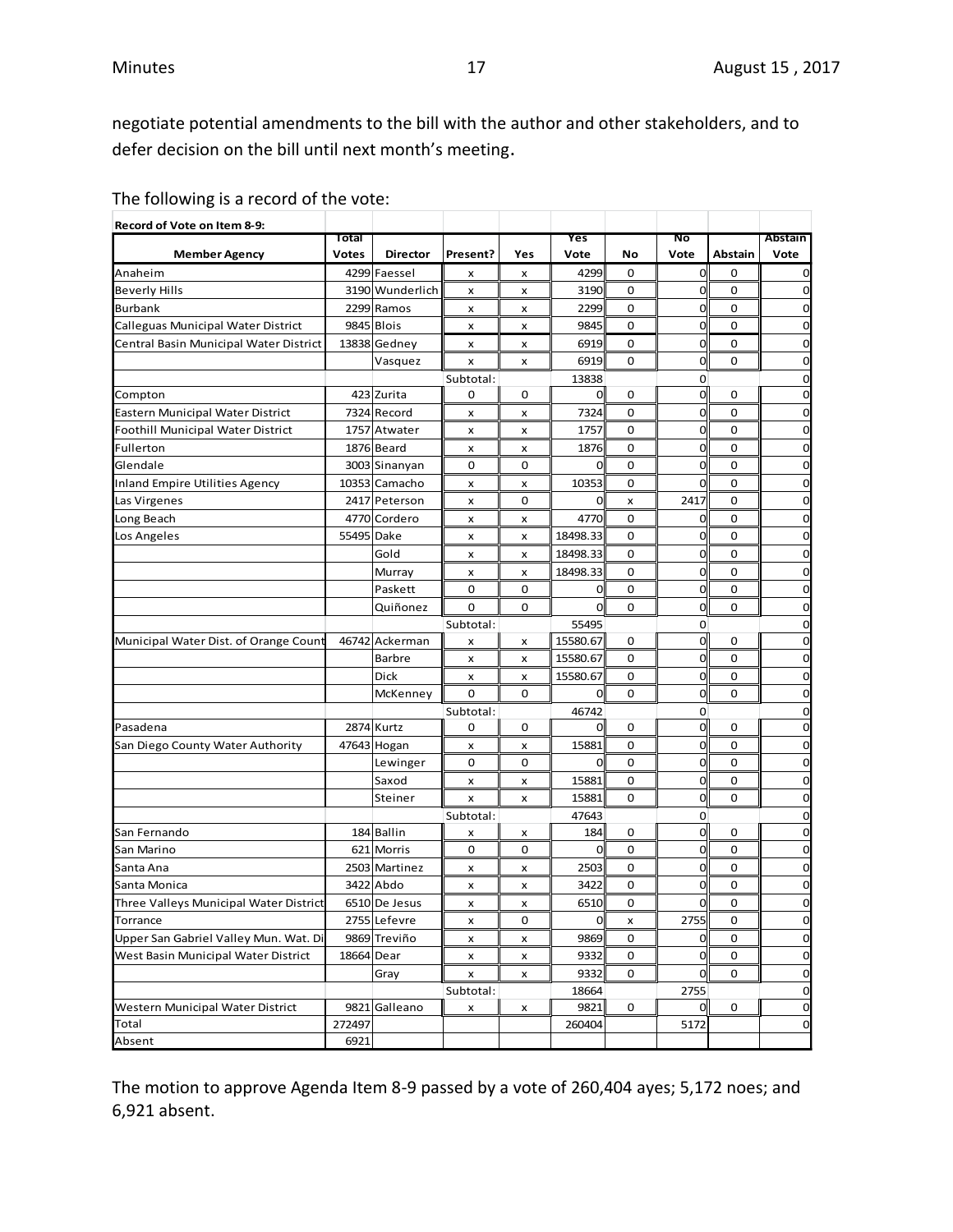**50924** Communications and Legislation Committee Vice Chair Gray moved, seconded by Director Barbre that the Board approve a substitute motion to watch SB 49, to negotiate potential amendments to the bill with the author and other stakeholders, and to defer decision on the bill until next month's meeting.

| Record of Vote on Item 8-11:           |              |                 |           |                |                |                |                |             |                |
|----------------------------------------|--------------|-----------------|-----------|----------------|----------------|----------------|----------------|-------------|----------------|
|                                        | Total        |                 |           |                | Yes            |                | Νo             |             | Abstain        |
| <b>Member Agency</b>                   | <b>Votes</b> | <b>Director</b> | Present?  | Yes            | Vote           | No             | Vote           | Abstain     | Vote           |
| Anaheim                                |              | 4299 Faessel    | x         | x              | 4299           | $\mathbf 0$    | $\overline{0}$ | $\mathbf 0$ | 0              |
| <b>Beverly Hills</b>                   |              | 3190 Wunderlich | x         | x              | 3190           | 0              | $\mathbf 0$    | 0           | 0              |
| <b>Burbank</b>                         |              | 2299 Ramos      | x         | x              | 2299           | 0              | $\mathbf 0$    | 0           | 0              |
| Calleguas Municipal Water District     |              | 9845 Blois      | x         | x              | 9845           | $\mathbf 0$    | 0              | $\mathbf 0$ | 0              |
| Central Basin Municipal Water District |              | 13838 Gedney    | x         | x              | 6919           | 0              | $\mathbf 0$    | 0           | 0              |
|                                        |              | Vasquez         | x         | x              | 6919           | 0              | $\overline{0}$ | $\mathbf 0$ | 0              |
|                                        |              |                 | Subtotal: |                | 13838          |                | 0              |             | 0              |
| Compton                                |              | 423 Zurita      | 0         | 0              | $\mathbf 0$    | 0              | $\mathbf 0$    | 0           | 0              |
| Eastern Municipal Water District       |              | 7324 Record     | x         | x              | 7324           | 0              | $\overline{0}$ | 0           | 0              |
| Foothill Municipal Water District      |              | 1757 Atwater    | x         | x              | 1757           | 0              | $\mathbf 0$    | 0           | 0              |
| Fullerton                              |              | 1876 Beard      | x         | x              | 1876           | 0              | $\mathbf 0$    | 0           | 0              |
| Glendale                               |              | 3003 Sinanyan   | 0         | 0              | 0              | 0              | 0              | $\mathbf 0$ | 0              |
| Inland Empire Utilities Agency         |              | 10353 Camacho   | x         | x              | 10353          | 0              | $\mathbf 0$    | 0           | 0              |
| Las Virgenes                           |              | 2417 Peterson   | x         | 0              | 0              | x              | 2417           | 0           | 0              |
| Long Beach                             |              | 4770 Cordero    | x         | x              | 4770           | 0              | 0              | 0           | 0              |
| Los Angeles                            | 55495 Dake   |                 | x         | x              | 18498.33       | 0              | $\mathbf 0$    | $\mathbf 0$ | 0              |
|                                        |              | Gold            | x         | x              | 18498.33       | $\mathbf 0$    | $\mathbf 0$    | $\mathbf 0$ | 0              |
|                                        |              | Murray          | x         | x              | 18498.33       | 0              | $\overline{0}$ | $\mathbf 0$ | 0              |
|                                        |              | Paskett         | 0         | $\mathbf 0$    | $\overline{0}$ | 0              | $\overline{0}$ | 0           | 0              |
|                                        |              | Quiñonez        | 0         | $\mathbf 0$    | 0              | $\mathbf 0$    | $\mathbf 0$    | $\mathbf 0$ | 0              |
|                                        |              |                 | Subtotal: |                | 55495          |                | 0              |             | 0              |
| Municipal Water Dist. of Orange Count  |              | 46742 Ackerman  | x         | x              | 15580.67       | 0              | $\mathbf 0$    | 0           | $\mathbf 0$    |
|                                        |              | Barbre          | x         | x              | 15580.67       | 0              | $\mathbf 0$    | 0           | 0              |
|                                        |              | Dick            | x         | x              | 15580.67       | 0              | $\mathbf 0$    | 0           | 0              |
|                                        |              | McKenney        | 0         | 0              | $\overline{0}$ | 0              | $\overline{0}$ | $\mathbf 0$ | 0              |
|                                        |              |                 | Subtotal: |                | 46742          |                | 0              |             | 0              |
| Pasadena                               |              | 2874 Kurtz      | 0         | 0              | 0              | 0              | $\overline{O}$ | 0           | 0              |
| San Diego County Water Authority       |              | 47643 Hogan     | x         | x              | 15881          | 0              | 0              | 0           | 0              |
|                                        |              | Lewinger        | 0         | 0              | $\overline{0}$ | 0              | $\mathbf 0$    | 0           | $\mathbf 0$    |
|                                        |              | Saxod           | x         | 0              | $\mathbf 0$    | x              | 15881          | 0           | 0              |
|                                        |              | Steiner         | x         | $\mathbf 0$    | $\overline{0}$ | $\pmb{\times}$ | 15881          | $\mathbf 0$ | 0              |
|                                        |              |                 | Subtotal: |                | 15881          |                | 31762          |             | 0              |
| San Fernando                           |              | 184 Ballin      | x         | x              | 184            | 0              | $\mathbf 0$    | 0           | 0              |
| San Marino                             |              | 621 Morris      | 0         | 0              | 0              | 0              | $\mathbf 0$    | 0           | 0              |
| Santa Ana                              |              | 2503 Martinez   | x         | x              | 2503           | 0              | 0              | $\mathbf 0$ | 0              |
| Santa Monica                           |              | 3422 Abdo       | x         | x              | 3422           | 0              | $\mathbf 0$    | 0           | $\mathbf 0$    |
| Three Valleys Municipal Water District |              | 6510 De Jesus   | x         | x              | 6510           | $\mathbf 0$    | $\overline{0}$ | $\mathbf 0$ | $\overline{0}$ |
| Torrance                               |              | 2755 Lefevre    | x         | 0              | $\overline{0}$ | х              | 2755           | 0           | $\mathbf 0$    |
| Upper San Gabriel Valley Mun. Wat. Di  |              | 9869 Treviño    | x         | x              | 9869           | $\mathbf 0$    | $\mathbf 0$    | 0           | $\mathbf 0$    |
| West Basin Municipal Water District    | 18664 Dear   |                 | x         | $\pmb{\times}$ | 9332           | 0              | $\mathbf 0$    | 0           | 0              |
|                                        |              | Gray            | x         | x              | 9332           | 0              | $\mathbf 0$    | 0           | $\mathbf 0$    |
|                                        |              |                 | Subtotal: |                | 18664          |                | 2755           |             | $\mathbf 0$    |
| Western Municipal Water District       |              | 9821 Galleano   | x         | x              | 9821           | 0              | $\overline{0}$ | 0           | $\mathbf 0$    |
| Total                                  | 272497       |                 |           |                | 228642         |                | 36934          |             | $\mathbf 0$    |
| Absent                                 | 6921         |                 |           |                |                |                |                |             |                |

The following is a record of the vote:

The motion to approve Agenda Item 8-11 passed by a vote of 228,642 ayes; 36,934 noes; and 6,921 absent.